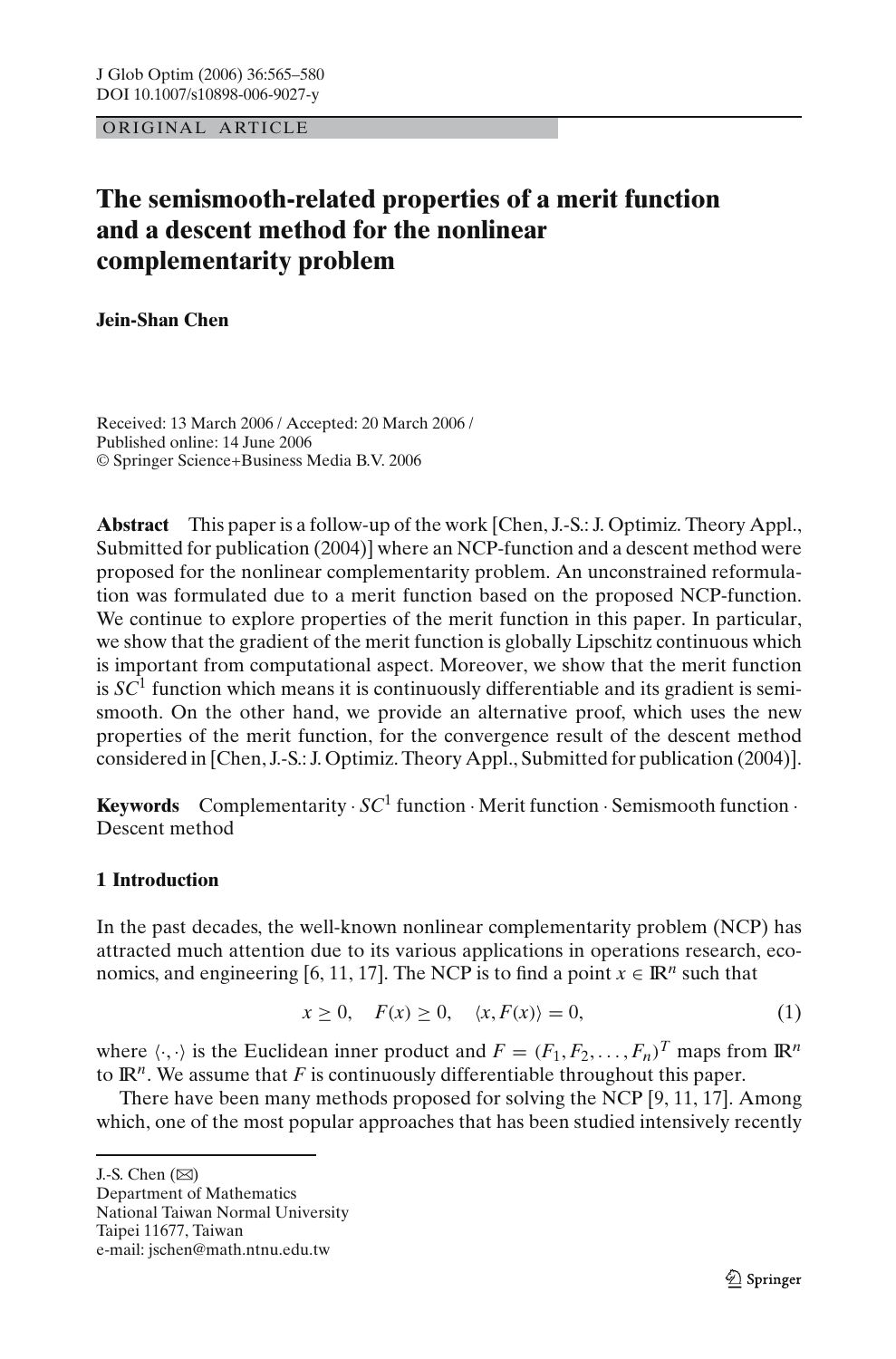is to reformulate the NCP as an unconstrained minimization problem [5, 7, 10, 13, 14, 28]. Such a function that can constitute an equivalent unconstrained minimization problem for the NCP is called a merit function. In other words, a merit function is a function whose global minima are coincident with the solutions of the original NCP. For constructing a merit function, the class of functions, so-called NCP-functions and defined as below, serves an important role.

**Definition 1.1** A function  $\phi: \mathbb{R}^2 \to \mathbb{R}$  is called an NCP-function if it satisfies

$$
\phi(a,b) = 0 \iff a \ge 0, b \ge 0, ab = 0.
$$
 (2)

A popular NCP-function intensively studied recently is the well-known Fischer– Burmeister NCP-function [7, 8, 24] defined as

$$
\phi(a,b) = \sqrt{a^2 + b^2} - (a+b).
$$
 (3)

Let  $\Phi \colon \mathbb{R}^n \to \mathbb{R}^n$  be

$$
\Phi(x) = \begin{pmatrix} \phi(x_1, F_1(x)) \\ \vdots \\ \phi(x_n, F_n(x)) \end{pmatrix} .
$$
\n(4)

Then the function  $\Psi : \mathbb{R}^n \to \mathbb{R}_+$  defined by

$$
\Psi(x) := \frac{1}{2} \|\Phi(x)\|^2 = \frac{1}{2} \sum_{i=1}^n \phi(x_i, F_i(x))^2
$$
\n(5)

is a merit function for the NCP, i.e., the NCP can be recast as an unconstrained minimization:

$$
\min_{x \in \mathbb{R}^n} \Psi(x). \tag{6}
$$

In the paper [Chen, J.-S.: J. Optimiz. Theory Appl., Submitted (2004)], an NCPfunction which is an extension of the Fischer–Burmeister function (3) was studied. More specifically, they define  $\phi_p : \mathbb{R}^2 \to \mathbb{R}$  by

$$
\phi_p(a, b) := \|(a, b)\|_p - (a + b),\tag{7}
$$

where  $\|(a, b)\|_p$  denotes the *p*-norm of  $(a, b)$ , i.e.,  $\|(a, b)\|_p = \sqrt[p]{|a|^p + |b|^p}$ . In other words, in the function  $\phi_p$ , the 2-norm of  $(a, b)$  in the Fischer–Burmeister function (3) is replaced by more generally a *p*-norm of  $(a, b)$  with  $p \ge 2$ . This function  $\phi_p$  is still an NCP-function as was noted in Tseng's paper [26]. Nonetheless, there was no further study on this NCP-function even for  $p = 3$  until the recent paper [Chen, J.-S.: J. Optimiz. Theory Appl., Submitted (2004)] by the author. Following the function  $\phi_p$ , we can further define  $\psi_p : \mathbb{R}^2 \to \mathbb{R}_+$  by

$$
\psi_p(a,b) := \frac{1}{2} |\phi_p(a,b)|^2.
$$
 (8)

The function  $\psi_p$  is a nonnegative NCP-function and smooth on  $\mathbb{R}^2$  with some favorable properties, see [Chen, J.-S.: J. Optimiz. Theory Appl., Submitted (2004)]. In this paper, we continue to explore properties of  $\psi_p$  as will be seen in Sect. 3. Analogous to  $\Phi$ , the function  $\Phi_p : \mathbb{R}^n \to \mathbb{R}^n$  given by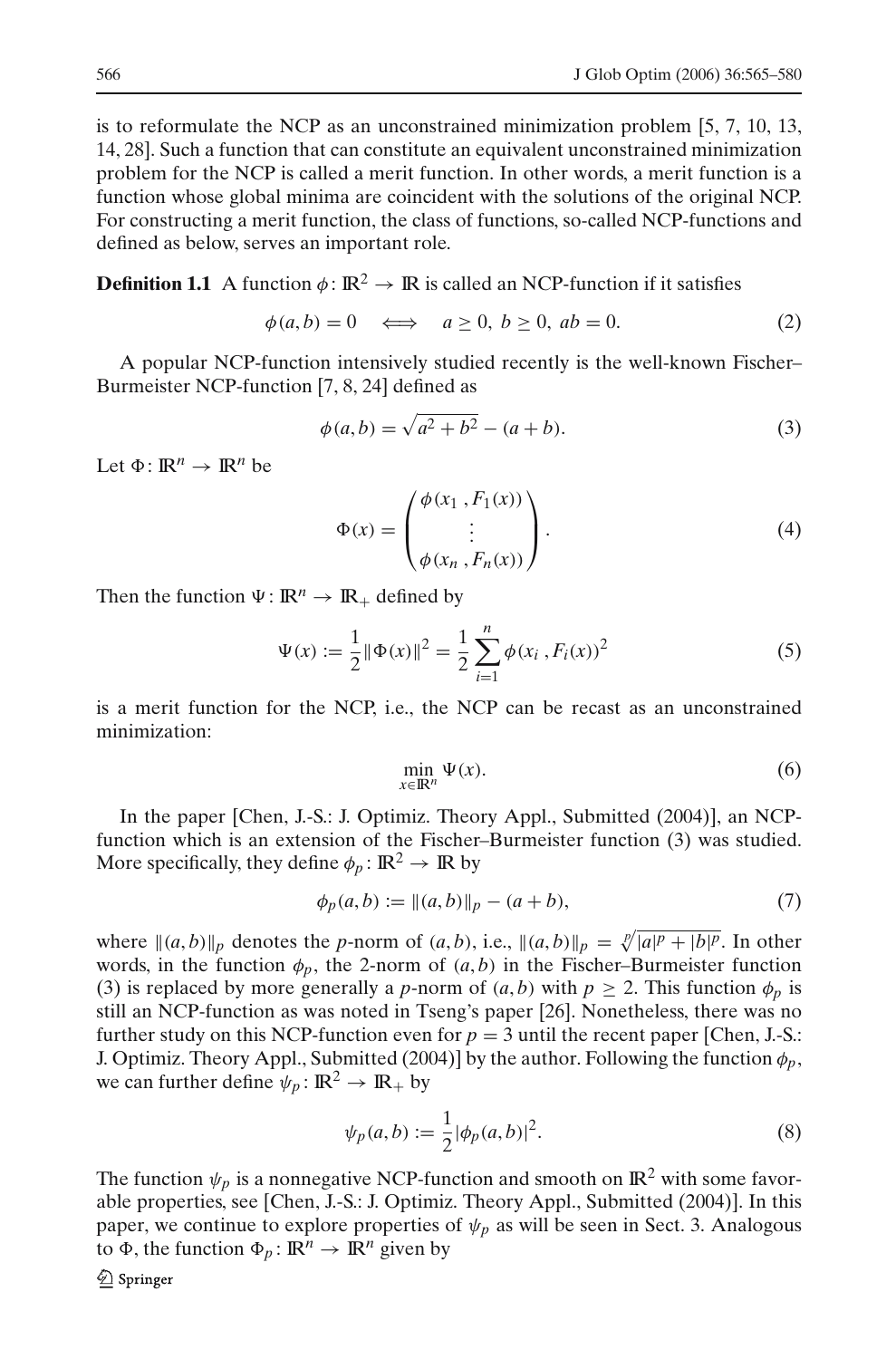$$
\Phi_p(x) = \begin{pmatrix} \phi_p(x_1, F_1(x)) \\ \vdots \\ \phi_p(x_n, F_n(x)) \end{pmatrix}
$$
\n(9)

yields a merit function  $\Psi_p : \mathbb{R}^n \to \mathbb{R}_+$  for the NCP where

$$
\Psi_p(x) := \frac{1}{2} \|\Phi_p(x)\|^2 = \frac{1}{2} \sum_{i=1}^n \phi_p(x_i, F_i(x))^2 = \sum_{i=1}^n \psi_p(x_i, F_i(x)).
$$
 (10)

As shown in [Chen, J.-S.: J. Optimiz. Theory Appl., Submitted (2004)],  $\Psi_p$  is a continuously differentiable merit function for the NCP. Therefore, classical iterative methods such as Newton method can be applied to the unconstrained smooth minimization of the NCP, i.e.,

$$
\min_{x \in \mathbb{R}^n} \Psi_p(x). \tag{11}
$$

On the other hand, derivative-free methods have also attracted much attention which do not require computation of derivatives of *F* [10, 13, 27]. Derivative-free methods, taking advantages of particular properties of a merit function, are suitable for problems where the derivatives of *F* are not available or expensive. In this paper, we also study a derivative-free descent algorithm for solving the NCP based on the merit function  $\Psi_p$  in Sect. 4. Indeed, the descent method was considered in [Chen, J.-S.: J. Optimiz. Theory Appl., Submitted (2004)], we apply the new properties of  $\psi_p$ explored in this paper to provide an alternative proof for the convergence result.

Throughout this paper,  $\mathbb{R}^n$  denotes the space of *n*-dimensional real column vectors and <sup>*T*</sup> denotes transpose. For any differentiable function  $f: \mathbb{R}^n \to \mathbb{R}, \nabla f(x)$  denotes the gradient of *f* at *x*. For any differentiable mapping  $F = (F_1, \ldots, F_m)^T : \mathbb{R}^n \to \mathbb{R}^m$ ,  $\nabla F(x) = [\nabla F_1(x) \cdots \nabla F_m(x)]$  denotes the transpose Jacobian of *F* at *x*. We write  $z = \circ(\alpha)$  with  $\alpha \in \mathbb{R}$  and  $z \in \mathbb{R}^n$  to mean  $|z||/|\alpha|$  tends to zero as  $\alpha \to 0$ . Also, we denote by  $||x||_p$  the *p*-norm of *x* and by  $||x||$  the Euclidean norm of *x*. In the whole paper, we assume *p* is an integer greater than or equal to 2.

### **2 Preliminaries**

In this section, we recall some background concepts and review some known materials which are crucial to the subsequent analysis. We begin with the monotonicity of a mapping. Let  $F: \mathbb{R}^n \to \mathbb{R}^n$ , then *F* is monotone if  $\langle x - y, F(x) - F(y) \rangle \geq 0$ , for all *x*, *y* ∈ **IR**<sup>*n*</sup>; *F* is strictly monotone if  $\langle x-y, F(x) - F(y) \rangle > 0$ , for all  $x, y \in \mathbb{R}^n$  and  $x \neq y$ ; and *F* is strongly monotone with modulus  $\mu > 0$  if  $\langle x - y, F(x) - F(y) \rangle \ge \mu \|x - y\|^2$ , for all  $x, y \in \mathbb{R}^n$ . Next, we recall the so-called semismooth functions. First, we say that *F* is strictly continuous (also called 'locally Lipschitz continuous') at  $x \in \mathbb{R}^n$  [23, Chap. 9] if there exist scalars  $\kappa > 0$  and  $\delta > 0$  such that

$$
||F(y) - F(z)|| \le \kappa ||y - z|| \quad \forall y, z \in \mathbb{R}^n \text{ with } ||y - x|| \le \delta, ||z - x|| \le \delta;
$$

and *F* is strictly continuous if *F* is strictly continuous at every  $x \in \mathbb{R}^n$ . If  $\delta$  can be taken to be  $\infty$ , then *F* is Lipschitz continuous with Lipschitz constant  $\kappa$ . Define the function lip*F* :  $\mathbb{R}^n \to [0,\infty]$  by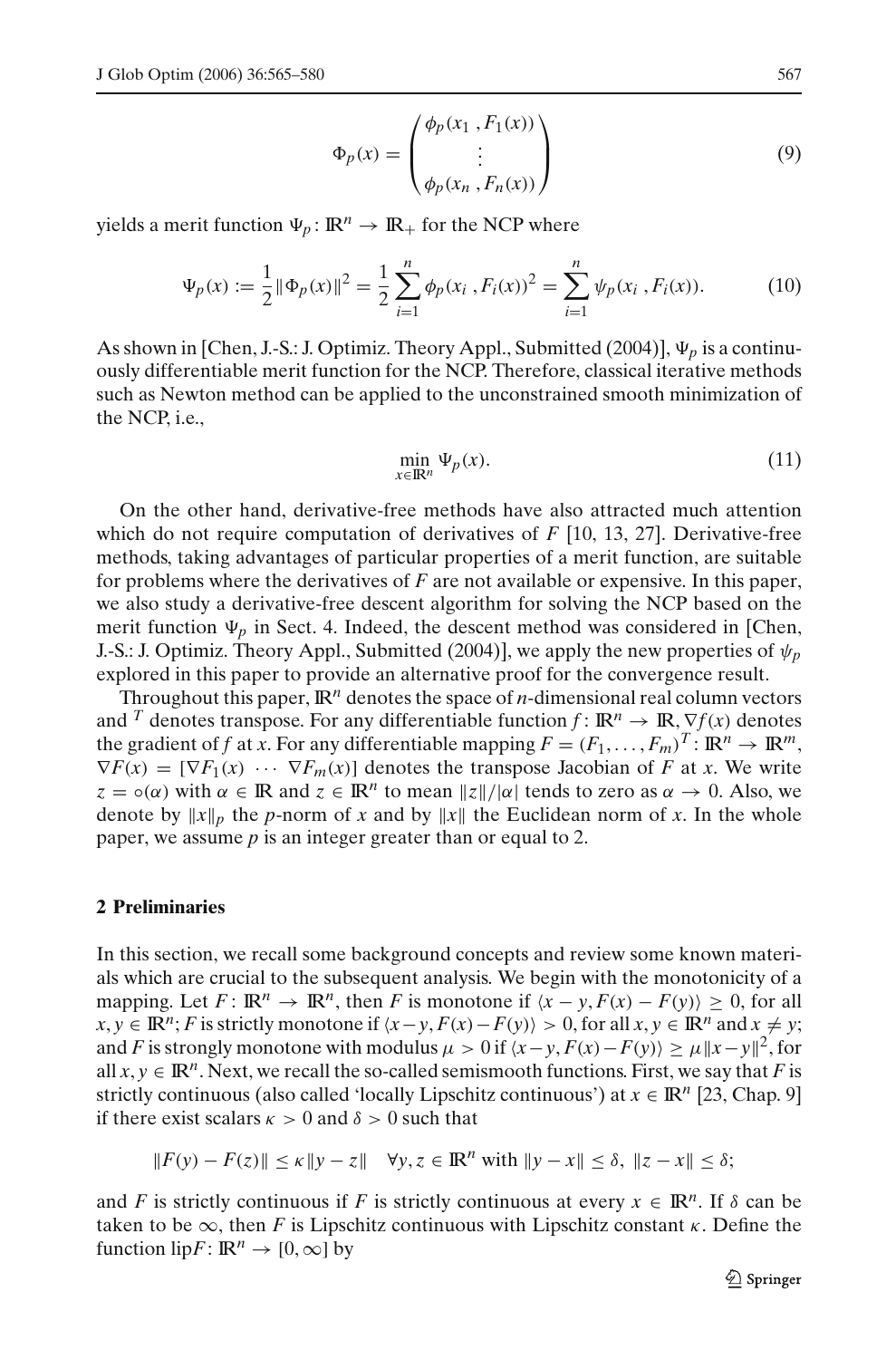lip
$$
F(x) := \limsup_{\substack{y,z \to x \\ y \neq z}} \frac{\|F(y) - F(z)\|}{\|y - z\|}.
$$

Then *F* is strictly continuous at *x* if and only if lip $F(x)$  is finite. We say *F* is directionally differentiable at  $x \in \mathbb{R}^n$  if

$$
F'(x;h) := \lim_{t \to 0^+} \frac{F(x+th) - F(x)}{t} \quad \text{exists} \quad \forall h \in \mathbb{R}^n;
$$

and *F* is directionally differentiable if *F* is directionally differentiable at every  $x \in \mathbb{R}^n$ . *F* is differentiable (in the Fréchet sense) at  $x \in \mathbb{R}^n$  if there exists a linear mapping  $\nabla F(x)$ :  $\mathbb{R}^n \to \mathbb{R}^n$  such that

$$
F(x+h) - F(x) - \nabla F(x)h = o(\Vert h \Vert).
$$

We say that *F* is continuously differentiable if *F* is differentiable at every  $x \in \mathbb{R}^n$  and ∇*F* is continuous.

If *F* is strictly continuous, then *F* is almost everywhere differentiable by Rademacher's Theorem—see [3] and [23, Sect. 9J]. In this case, the generalized Jacobian  $\partial F(x)$ of *F* at *x* (in the Clarke sense) can be defined as the convex hull of the generalized Jacobian ∂*BF*(*x*), where

$$
\partial_B F(x) := \left\{ \lim_{x \to x} \nabla F(x^j) \middle| F \text{ is differentiable at } x^j \in \mathbb{R}^n \right\}.
$$

The notation  $\partial_B$  is adopted from [19]. In [23, Chap. 9], the case of *n* = 1 is considered and the notations " $\bar{\nabla}$ " and " $\bar{\partial}$ " are used instead of, respectively, " $\partial_B$ " and " $\partial$ ".

Assume  $F: \mathbb{R}^n \to \mathbb{R}^n$  is strictly continuous. We say F is semismooth at *x* if F is directionally differentiable at *x* and, for any  $V \in \partial F(x+h)$ , we have

$$
F(x+h) - F(x) - Vh = o(\|h\|).
$$

We say *F* is  $\rho$ -order semismooth at  $x$  (0 <  $\rho$  <  $\infty$ ) if *F* is semismooth at *x* and, for any *V* ∈  $\partial F(x + h)$ , we have

$$
F(x+h) - F(x) - Vh = O(||h||^{1+\rho}).
$$

The following lemma, proven by Sun and Sun [25, Thm. 3.6] using the definition of generalized Jacobian,(Sun and Sun did not consider the case of  $o(\Vert h \Vert)$  but their argument readily applies to this case.) enables one to study the semismooth property of *F* by examining only those points  $x \in \mathbb{R}^n$  where *F* is differentiable and thus work only with the Jacobian of *F*, rather than the generalized Jacobian.

**Lemma 2.1** *Suppose*  $F: \mathbb{R}^n \to \mathbb{R}^n$  *is strictly continuous and directionally differentiable in a neighborhood of*  $x \in \mathbb{R}^n$ . *Then, for any*  $0 < \rho < \infty$ *, the following two statements* (*where O*(·) *depends on F and x only*) *are equivalent:*

(a) For any 
$$
h \in \mathbb{R}^n
$$
 and any  $V \in \partial F(x+h)$ ,

$$
F(x+h) - F(x) - Vh = o(||h||) \quad (respectively, O(||h||^{1+\rho})).
$$

(b) *For any*  $h \in \mathbb{R}^n$  *such that F is differentiable at*  $x + h$ ,

$$
F(x+h) - F(x) - \nabla F(x+h)h = o(||h||) \quad (respectively, O(||h||^{1+\rho})).
$$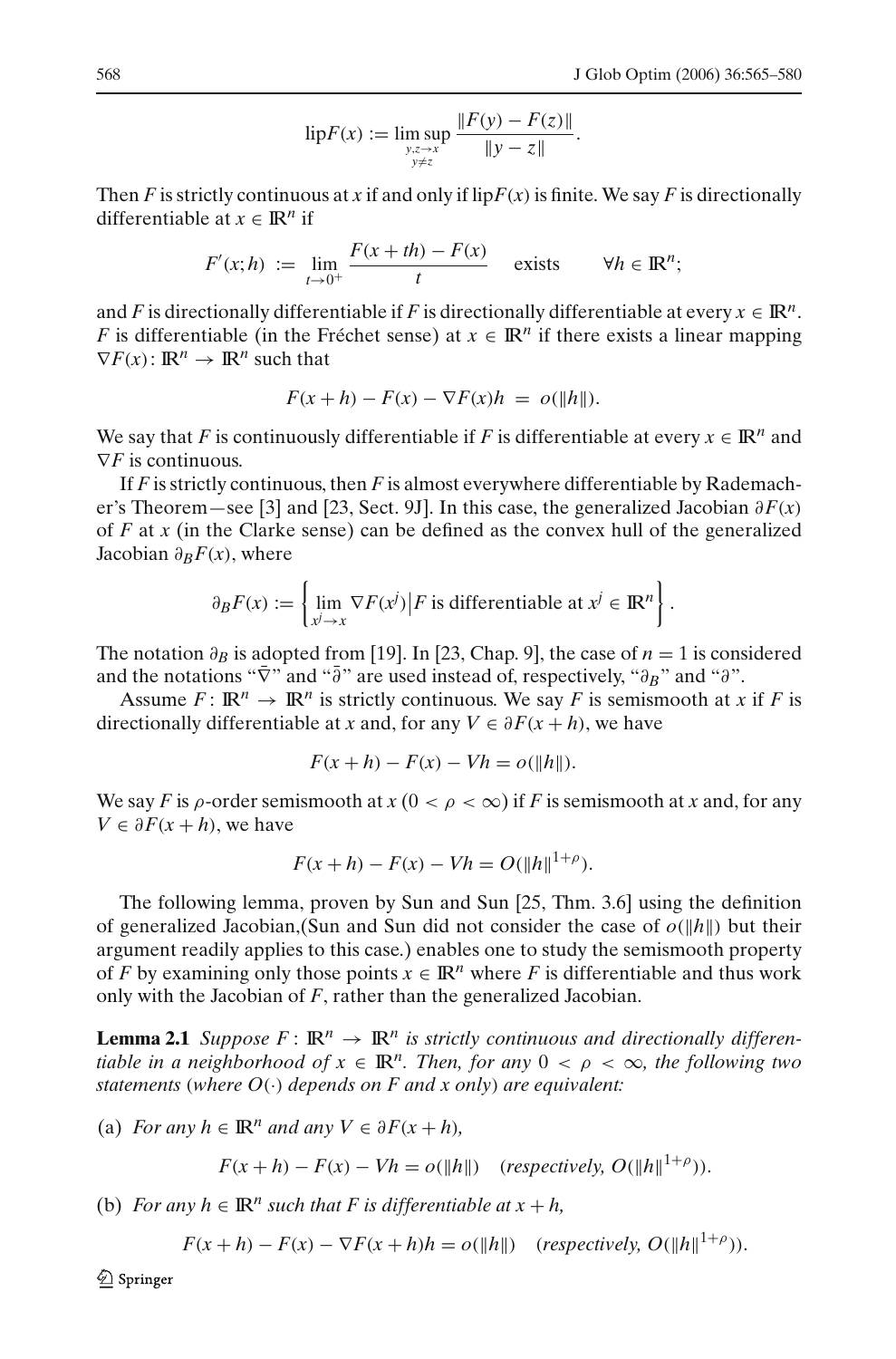We say *F* is semismooth (respectively,  $\rho$ -order semismooth) if *F* is semismooth (respectively,  $\rho$ -order semismooth) at every  $x \in \mathbb{R}^n$ . We say F is strongly semismooth if it is 1-order semismooth. Convex functions and piecewise continuously differentiable functions are examples of semismooth functions. The composition of two (respectively,  $\rho$ -order) semismooth functions is also a (respectively,  $\rho$ -order) semismooth function. The property of semismoothness plays an important role in nonsmooth Newton methods [19, 21] as well as in some smoothing methods. For extensive discussions of semismooth functions, see [8, 15, 21].

Now, we review some useful properties about  $\phi_p, \psi_p$  defined as in (7) and (8), respectively which will be used for the analysis in the subsequent sections. We notice that the function  $\phi_p$  reduces to the Fischer–Burmeister function given as in (3) when  $p = 2$ . Thus, most properties are extensions of properties of Fischer–Burmeister function. For detailed proofs of them, please refer to [Chen, J.-S.: J. Optimiz. Theory Appl., Submitted (2004)].

**Lemma 2.2** ([Chen, J.-S.: J. Optimiz. Theory Appl., Submitted (2004), Prop. 3.1]) *Let*  $\phi_p: \mathbb{R}^2 \to \mathbb{R}$  *be defined as (7) where p*  $\geq$  2*. Then* 

- (a)  $\phi_p$  *is an NCP-function, i.e., it satisfies* (2).
- (b)  $\phi_p$  *is sub-additive, i.e.,*  $\phi_p(w + w') \leq \phi_p(w) + \phi_p(w')$  *for all w, w'*  $\in \mathbb{R}^2$ *.*
- (c)  $\phi_p$  *is positively homogeneous, i.e.,*  $\phi_p(\alpha w) = \alpha \phi_p(w)$  *for all*  $w \in \mathbb{R}^2$  *and*  $\alpha > 0$ *.*
- (d)  $\phi_p$  *is convex, i.e.,*  $\phi_p(\alpha w + (1 \alpha)w') \leq \alpha \phi_p(w) + (1 \alpha) \phi_p(w')$  for all  $w, w' \in \mathbb{R}^2$ *and*  $\alpha > 0$ *.*
- (e)  $\phi_p$  is Lipschitz continuous with  $L_1 = 1 + \sqrt{2}$ , i.e.,  $|\phi_p(w) \phi_p(w')| \le L_1 \|w w'\|$ ; *or with*  $L_2 = 1 + 2^{(1-1/p)}$ , *i.e.*,  $|\phi_p(w) - \phi_p(w')| \le L_2 \|w - w'\|_p$  for all  $w, w' \in \mathbb{R}^2$ .

Lemma 2.2(b) and (c) imply that  $\phi_p$  is sublinear, i.e., it satisfies

$$
\phi_p(\alpha w + \beta w') \le \alpha \phi_p(w) + \beta \phi_p(w')
$$

for all  $w, w' \in \mathbb{R}^2$  and  $\alpha, \beta \ge 0$ . This can be seen by the fact [1, Prop. 3.11] that a function from  $\mathbb{R}^n$  to  $\mathbb R$  is sublinear if and only if it is positively homogeneous and subadditive. Note that the sublinear condition is stronger than convexity. In fact, under Lemma 2.2(c), Lemma 2.2(b) is equivalent to Lemma 2.2(d). This is from [22, Thm. 4.7] that a positively homogeneous function is convex if and only if it is sub-additive.

**Lemma 2.3** ([Chen, J.-S.: J. Optimiz. Theory Appl., Submitted (2004), Prop. 3.2]) *Let*  $\phi_p, \psi_p$  *be defined as (7) and (8), respectively, where*  $p \geq 2$ *. Then* 

- (a)  $\psi_p$  *is an NCP-function, i.e., it satisfies (2).*
- (b)  $\psi_p(a, b) \ge 0$  *for all*  $(a, b) \in \mathbb{R}^2$ .
- (c)  $\psi_p$  *is continuously differentiable everywhere. Moreover,*  $\nabla_a \psi_p(0,0) = \nabla_b \psi_p(0,0) =$ 0 *and*

$$
\nabla_a \psi_p(a, b) = \left(\frac{a^{p-1}}{\|(a, b)\|_p^{p-1}} - 1\right) \phi_p(a, b),
$$
  

$$
\nabla_b \psi_p(a, b) = \left(\frac{b^{p-1}}{\|(a, b)\|_p^{p-1}} - 1\right) \phi_p(a, b),
$$
 (12)

*for*  $(a, b) \neq (0, 0)$  *with p is even, whereas* 

 $\textcircled{2}$  Springer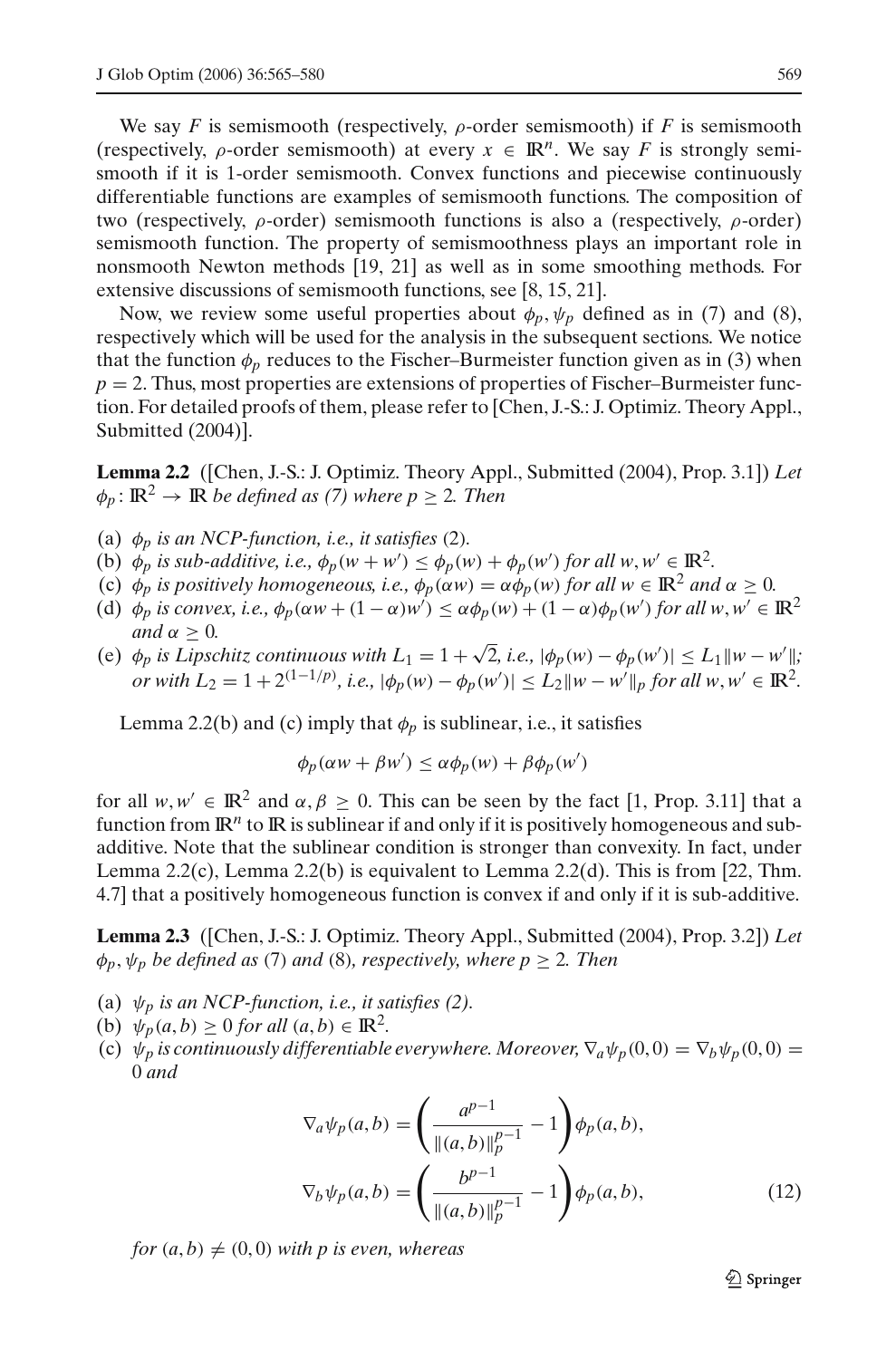$$
\nabla_a \psi_p(a, b) = \left(\frac{\text{sgn}(a) \cdot a^{p-1}}{\|(a, b)\|_p^{p-1}} - 1\right) \phi_p(a, b),
$$
  

$$
\nabla_b \psi_p(a, b) = \left(\frac{\text{sgn}(b) \cdot b^{p-1}}{\|(a, b)\|_p^{p-1}} - 1\right) \phi_p(a, b),
$$
 (13)

*for*  $(a, b) \neq (0, 0)$  *with p is odd.* 

- (d)  $\nabla_a \psi_p(a, b) \cdot \nabla_b \psi_p(a, b) \geq 0$  *for all*  $(a, b) \in \mathbb{R}^2$ . The equality holds if and only if  $\phi_p(a, b) = 0.$
- (e)  $\nabla_a \psi_p(a, b) = 0 \Longleftrightarrow \nabla_b \psi_p(a, b) = 0 \Longleftrightarrow \phi_p(a, b) = 0.$

**Lemma 2.4** ([Chen, J.-S.: J. Optimiz. Theory Appl., Submitted (2004), Prop. 3.5]) *Let*  $\Psi_p : \mathbb{R}^n \to \mathbb{R}$  *be defined as* (10) *where*  $p \geq 2$ *. Assume F is either strongly monotone or uniform P-function, then the level sets*  $\mathcal{L}(\Psi_p, \gamma)$  *are bounded for all*  $\gamma \in \mathbb{R}$ *.* 

In additional to the above properties of  $\phi_p$  and  $\psi_p$ , we still need the following two lemmas for the analysis in the subsequent sections.

**Lemma 2.5** ([12,(1.3)]) *Let*  $x \in \mathbb{R}^n$  *and*  $1 < p_1 < p_2$ *. Then* 

$$
||x||_{p_2} \le ||x||_{p_1} \le n^{(1/p_1 - 1/p_2)} ||x||_{p_2}.
$$

**Lemma 2.6** *If*  $F: D \subseteq \mathbb{R}^n \to \mathbb{R}^m$  *has a second derivative at each point of a convex set*  $D_0 \subseteq D$ *, then* 

$$
\|\nabla F(y) - \nabla F(x)\| \le \sup_{0 \le t \le 1} \|\nabla^2 F(x + t(y - x))\| \cdot \|y - x\|.
$$

*Proof* This is Theorem 3.3.5 of [16] (page 78).  $\Box$ 

#### **3 The semismooth-related properties of the NCP and merit functions**

In this section, we study some semismooth-related properties of  $\phi_p$  including semismooth and almost smooth properties as well as  $SC^1$  and  $LC^1$  properties of  $\psi_p$ . The semismooth property is very important from the computational point of view. In particular, it plays a fundamental role in the superlinear convergence analysis of generalized Newton methods, see [19, 21, 29]. The classes of *SC*<sup>1</sup> and *LC*<sup>1</sup> functions have been a subject of interest in relation to the development minimization algorithm. We will introduce their definitions later. We begin this section by showing that the functions  $\phi_p$  and  $\Phi_p$  are semismooth (in fact, they are strongly semismooth as shown in Corollary 3.1). Its proof is easy and routine.

# **Proposition 3.1** *The function*  $\Phi_p : \mathbb{R}^n \to \mathbb{R}^n$  *defined as* (9) *is semismooth.*

*Proof* We notice that  $\phi_p$  is convex by Lemma 2.2(d), and hence is a semismooth function. We also observe that each component of  $\Phi_p(x)$  is the composite of the convex function  $\phi_p : \mathbb{R}^2 \to \mathbb{R}$  and the differentiable function  $(x_i, F_i(x))^T : \mathbb{R}^n \to \mathbb{R}^2$ . Since convex and differentiable functions are semismooth and the composition of semismooth functions is semismooth, it yields that  $\Phi_p$  is semismooth.

An important concept in relation to semismooth function is the *SC*<sup>1</sup> function, so we next introduce its definition as below.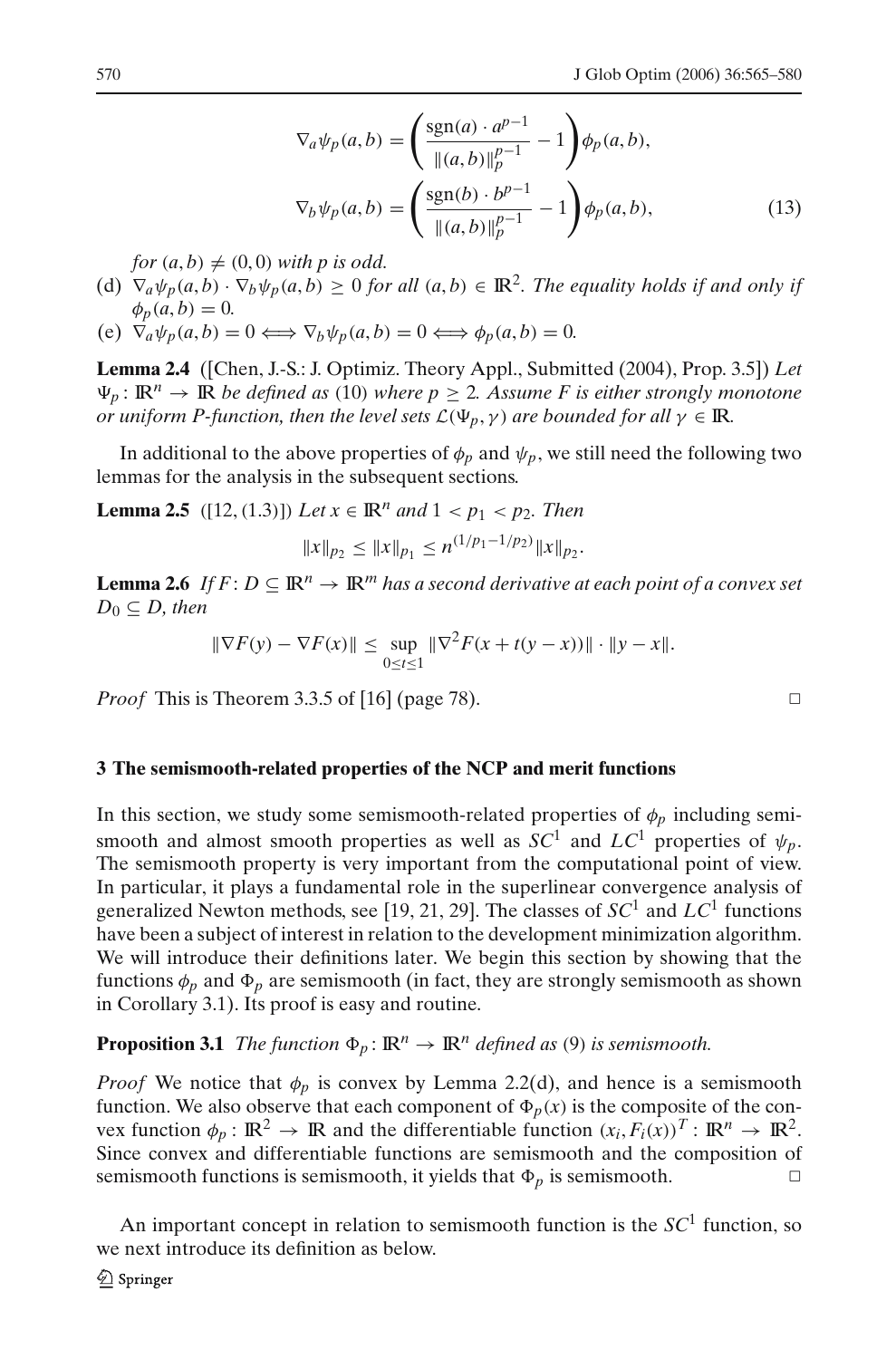**Definition 3.1** A function  $f: \mathbb{R}^n \to \mathbb{R}$  is said to be an  $SC^1$  function if f is continuously differentiable and its gradient is semismooth.

We can view  $SC<sup>1</sup>$  functions are functions lying between  $C<sup>1</sup>$  and  $C<sup>2</sup>$  functions. By defining  $SC<sup>1</sup>$  functions, many results regarding the minimization of  $C<sup>2</sup>$  functions can be extended to the minimization of *SC*<sup>1</sup> functions, see [18] and references therein. For applications and more details of  $SC<sup>1</sup>$  functions, please refer to the excellent book [4]. Prop. 3.2 shows that  $\psi_p$  is an *SC*<sup>1</sup> function; hence, if every  $F_i$  is *SC*<sup>1</sup> function then so is  $\Psi_p$ . Before presenting its proof, we need a very important and crucial technical lemma, which states  $\nabla \psi_p$  is globally Lipschitz continuous. The lemma will not only be used in the proof of Prop. 3.2 but also for the analysis of convergence result of the descent algorithm in Sect. 4.

**Lemma 3.1** *The gradient of the function*  $\psi_p$  *defined as* (8) *is Lipschitz continuous, that is, there exists*  $L > 0$  *such that* 

$$
\|\nabla \psi_p(a, b) - \nabla \psi_p(c, d)\| \le L\|(a, b) - (c, d)\|,
$$
\n(14)

*for all*  $(a, b)$ ,  $(c, d) \in \mathbb{R}^2$ .

*Proof* Following the gradient of  $\psi_p$  given as in (12) and (13) and then applying the chain rule and quotient rule (the computation is routine though tedious, so we omit the details), we have the following two cases.

If *p* is even and  $(a, b) \neq (0, 0)$ , then

$$
\nabla_{aa}^{2} \psi_{p}(a,b) = \left(\frac{a^{p-1}}{\|(a,b)\|_{p}^{p-1}} - 1\right)^{2} + \frac{(p-1)a^{p-2}b^{p}}{\|(a,b)\|_{p}^{2p-1}} \left(\|(a,b)\|_{p} - (a+b)\right),
$$
  

$$
\nabla_{ab}^{2} \psi_{p}(a,b) = \nabla_{ba}^{2} \psi_{p}(a,b) = \left(\frac{a^{p-1}}{\|(a,b)\|_{p}^{p-1}} - 1\right) \left(\frac{b^{p-1}}{\|(a,b)\|_{p}^{p-1}} - 1\right),
$$
  

$$
-\frac{(p-1)a^{p-1}b^{p-1}}{\|(a,b)\|_{p}^{2p-1}} \left(\|(a,b)\|_{p} - (a+b)\right),
$$
  

$$
\nabla_{bb}^{2} \psi_{p}(a,b) = \left(\frac{b^{p-1}}{\|(a,b)\|_{p}^{p-1}} - 1\right)^{2} + \frac{(p-1)a^{p}b^{p-2}}{\|(a,b)\|_{p}^{2p-1}} \left(\|(a,b)\|_{p} - (a+b)\right).
$$

It is clear that  $\frac{|a|^{p-1}}{p}$  $||(a,b)||_p^{p-1}$  $\leq$  1 and it also follows

$$
|a|^{p-2} \cdot |b|^p \le \left(\max\{|a|, |b|\}\right)^{2p-2} \le \left(\sqrt[p]{|a|^p+|b|^p}\right)^{2p-2} \le \|(a, b)\|_p^{2p-2},
$$

that

$$
\frac{|a|^{p-2}|b|^p}{\|(a,b)\|_p^{2p-2}} \le 1. \quad \text{Similarly,} \quad \frac{|a|^p|b|^{p-2}}{\|(a,b)\|_p^{2p-2}} \le 1. \tag{15}
$$

On the other hand, by Lemma 2.5, we have

$$
|a| + |b| \le \sqrt{2}\sqrt{a^2 + b^2} = \sqrt{2} \|(a, b)\|_2 \le \sqrt{2} \cdot 2^{(1/2 - 1/p)} \|(a, b)\|_p = 2^{(1 - 1/p)} \|(a, b)\|_p.
$$
  
  $\&\text{Springer}$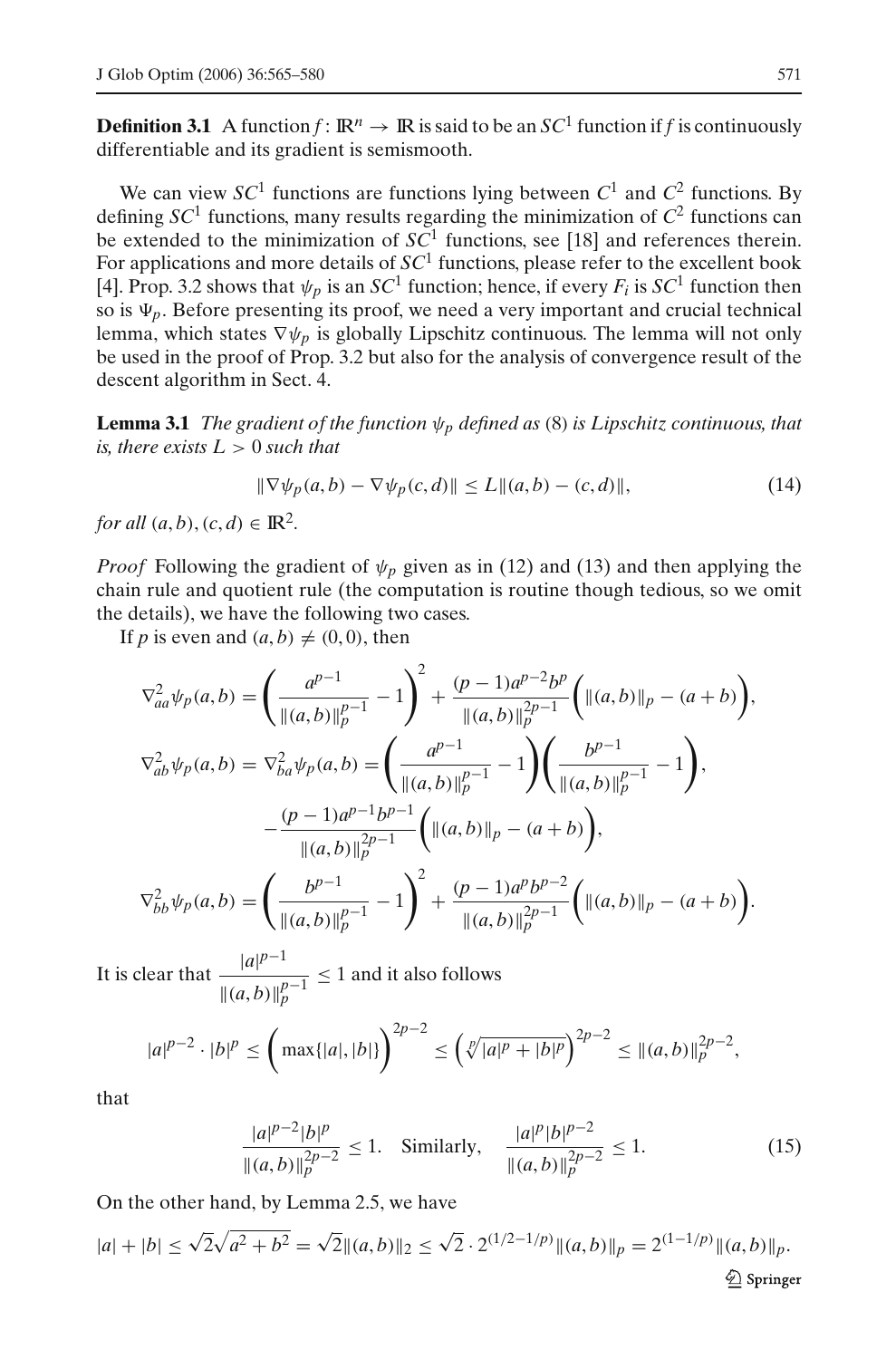Applying all the above, we can give an upper bound for  $\nabla^2_{aa} \psi_p(a, b)$  as below.

$$
\begin{split} &\left|\nabla_{aa}^{2}\psi_{P}(a,b)\right| \\ &\leq \left(\frac{a^{p-1}}{\|(a,b)\|_{p}^{p-1}}+1\right)^{2}+\frac{(p-1)|a|^{p-2}|b|^{p}}{\|(a,b)\|_{p}^{2p-2}}+\frac{(p-1)|a|^{p-2}|b|^{p}\cdot(|a|+|b|)}{\|(a,b)\|_{p}^{2p-1}} \\ &\leq 4+(p-1)+\frac{(p-1)|a|^{p-2}|b|^{p}\cdot 2^{(1-1/p)}\|(a,b)\|_{p}}{\|(a,b)\|_{p}^{2p-1}} \\ &\leq 4+(p-1)+(p-1)2^{(1-1/p)} \\ &=4+(p-1)\left[1+2^{(1-1/p)}\right], \end{split}
$$

where the last inequality holds due to (15). By the same arguments, we also have

$$
\left|\nabla_{bb}^2 \psi_p(a,b)\right| \le 4 + (p-1)\left[1 + 2^{(1-1/p)}\right].
$$

Now, we estimate the upper bound for  $\nabla^2_{ab} \psi_p(a, b) = \nabla^2_{ba} \psi_p(a, b)$  as below.

$$
\begin{split}\n\left| \nabla_{ab}^{2} \psi_{p}(a,b) \right| &= \left| \nabla_{ba}^{2} \psi_{p}(a,b) \right| \\
&\leq \left| \frac{a^{p-1}}{\|(a,b)\|_{p}^{p-1}} - 1 \right| \cdot \left| \frac{b^{p-1}}{\|(a,b)\|_{p}^{p-1}} - 1 \right| \\
&\quad + \frac{(p-1)|a|^{p-1}|b|^{p-1}}{\|(a,b)\|_{p}^{2p-1}} \left( \|(a,b)\|_{p} + (|a|+|b|) \right) \\
&\leq \left( \frac{|a|^{p-1}}{\|(a,b)\|_{p}^{p-1}} + 1 \right) \left( \frac{|b|^{p-1}}{\|(a,b)\|_{p}^{p-1}} + 1 \right) \\
&\quad + \frac{(p-1)|a|^{p-1}|b|^{p-1}}{\|(a,b)\|_{p}^{2p-2}} + \frac{(p-1)|a|^{p-1}|b|^{p-1} \cdot (|a|+|b|)}{\|(a,b)\|_{p}^{2p-1}} \\
&\leq 4 + (p-1) + \frac{(p-1)|a|^{p-1}|b|^{p-1} \cdot 2^{(1-1/p)} \|(a,b)\|_{p}}{\|(a,b)\|_{p}^{2p-1}} \\
&\leq 4 + (p-1) + (p-1)2^{(1-1/p)} \\
&= 4 + (p-1) \left[ 1 + 2^{(1-1/p)} \right],\n\end{split}
$$

where the third and fourth inequalities are true by the similar result as  $(15)$ , that is,

$$
\frac{|a|^{p-1}|b|^{p-1}}{\|(a,b)\|_p^{2p-2}} \le 1.
$$

If *p* is odd and  $(a, b) \neq (0, 0)$ , then we obtain **<sup></sub>** Springer</sup>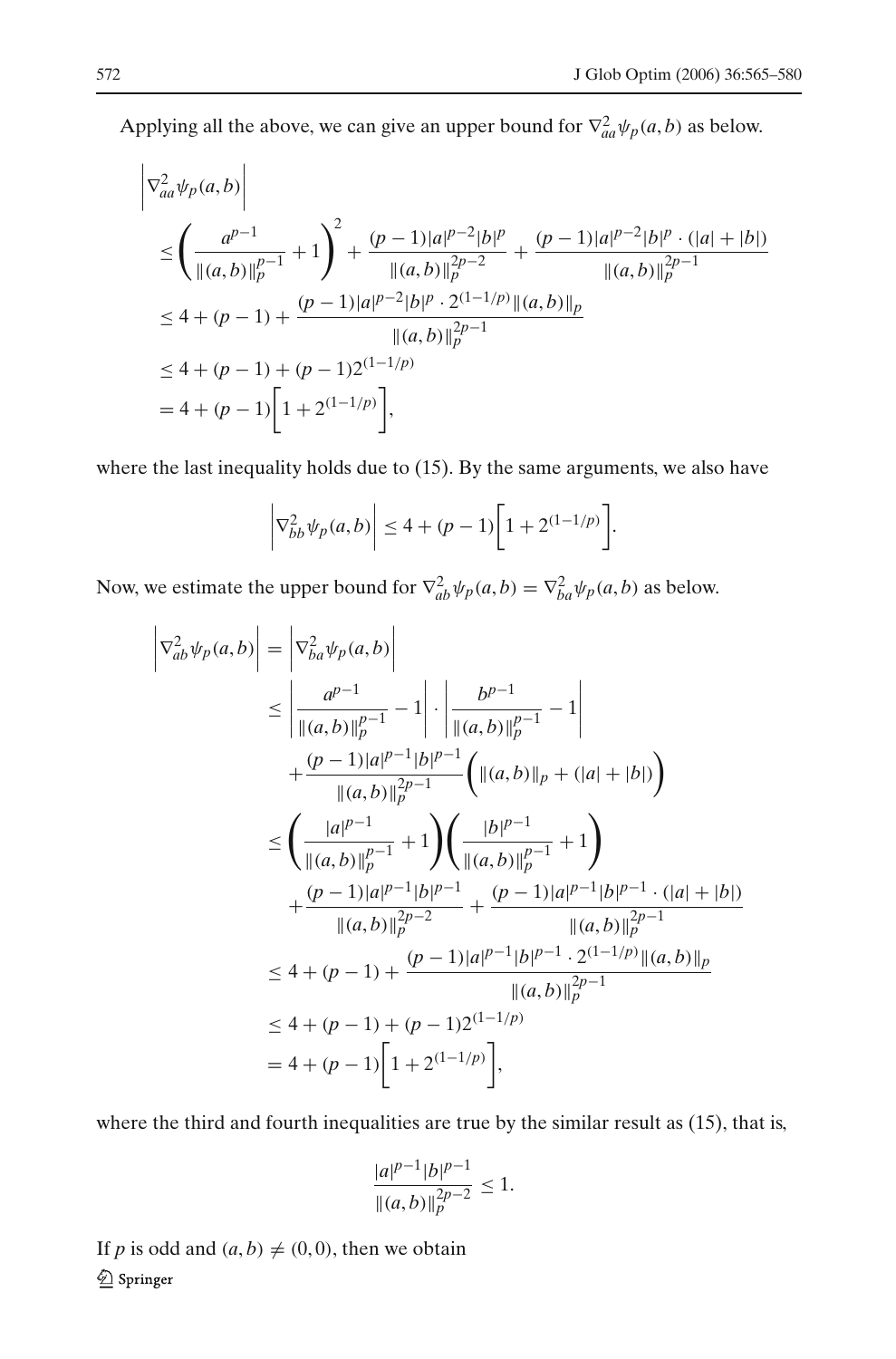$$
\nabla_{aa}^{2} \psi_{p}(a,b) = \left(\frac{\text{sgn}(a) \cdot a^{p-1}}{\|(a,b)\|_{p}^{p-1}} - 1\right)^{2} + \frac{\text{sgn}(a)\text{sgn}(b) \cdot (p-1)a^{p-2}b^{p}}{\|(a,b)\|_{p}^{2p-1}} \left(\|(a,b)\|_{p} - (a+b)\right),
$$
  

$$
\nabla_{ab}^{2} \psi_{p}(a,b) = \nabla_{ba}^{2} \psi_{p}(a,b) = \left(\frac{\text{sgn}(a) \cdot a^{p-1}}{\|(a,b)\|_{p}^{p-1}} - 1\right) \left(\frac{\text{sgn}(b) \cdot b^{p-1}}{\|(a,b)\|_{p}^{p-1}} - 1\right),
$$
  

$$
- \frac{\text{sgn}(a)\text{sgn}(b) \cdot (p-1)a^{p-1}b^{p-1}}{\|(a,b)\|_{p}^{2p-1}} \left(\|(a,b)\|_{p} - (a+b)\right),
$$
  

$$
\nabla_{bb}^{2} \psi_{p}(a,b) = \left(\frac{\text{sgn}(b) \cdot b^{p-1}}{\|(a,b)\|_{p}^{p-1}} - 1\right)^{2} + \frac{\text{sgn}(a)\text{sgn}(b) \cdot (p-1)a^{p}b^{p-2}}{\|(a,b)\|_{p}^{2p-1}} \left(\|(a,b)\|_{p} - (a+b)\right).
$$

In fact, the upper bounds for  $\nabla^2_{aa} \psi_p(a, b), \nabla^2_{ab} \psi_p(a, b), \nabla^2_{bb} \psi_p(a, b)$  remain the same by following exactly the same steps as in the case where *p* is even. Thus, there exist a constant  $L > 0$  independent of  $(a, b)$  such that

$$
\|\nabla^2 \psi_p(a,b)\| \le L, \quad \forall (a,b) \ne (0,0) \in \mathbb{R}^2.
$$

Then, by Lemma 2.6, we have

$$
\|\nabla \psi_p(a, b) - \nabla \psi_p(c, d)\| \le L\|(a, b) - (c, d)\|,
$$
\n(16)

for all  $(a, b), (c, d) \in \mathbb{R}^2$  with  $(0, 0) \notin [(a, b), (c, d)]$ . Moreover, (16) also holds in case  $(a, b) = (c, d) = (0, 0)$  since  $\nabla_a \psi_p(a, b) = \nabla_b \psi_p(a, b) = 0$ . Therefore, we can assume  $(a, b) \neq (0, 0)$ . From Lemma 2.3(c),  $\psi_p$  is continuously differentiable for all  $(a, b) \in \mathbb{R}^2$  with  $\nabla \psi_p(0, 0) = (0, 0)$ ; then using a continuity argument, we obtain (16) remains true for all  $(c, d) \in \mathbb{R}^2$ . Thus, (16) holds for all  $(a, b)$ ,  $(c, d) \in \mathbb{R}^2$  which says  $\psi_p$  is globally Lipschitz continuous.  $\Box$ 

**Proposition 3.2** *The function*  $\psi_p$  *defined as in* (8) *is an SC*<sup>1</sup> *function. Hence, if every F<sub>i</sub>* is an SC<sup>1</sup> function, then the function  $\Psi_p$  given as (10) is also an SC<sup>1</sup> function.

*Proof* It is known by Lemma 2.3(c) that  $\psi_p$  is continuously differentiable, it remains to show that the gradient of  $\psi_p$  is semismooth. From Lemma 3.1,  $\nabla \psi_p$  is Lipschitz continuous; hence is strictly continuous (locally Lipschitz continuous). Therefore, to check semismoothness of  $\nabla \psi_p$ , we only need to show that  $\nabla \psi_p$  satisfies Lemma 2.1(b). More specifically, we only need to check semismoothness at  $(0, 0)$  because at other points  $\nabla \psi_p$  is continuously differentiable (see the proof of Lemma 3.1), hence is semismooth. For this purpose, we will have to verify that the equation in Lemma  $2.1(b)$  is satisfied, i.e., for any  $(h_1, h_2) \in \mathbb{R}^2$  such that  $\nabla \psi_p$  is differentiable at  $(h_1, h_2)$ , we have

$$
\nabla \psi_p(h_1, h_2) - \nabla \psi_p(0, 0) - \nabla^2 \psi_p(h_1, h_2) \cdot h = o(\|(h_1, h_2)\|). \tag{17}
$$

To prove (17), we have two cases where *p* is even and *p* is odd. For p is even, we denote  $(\Xi_1, \Xi_2)$  the left-hand side of (17). Then, we have

$$
\begin{bmatrix} \Xi_1 \\ \Xi_2 \end{bmatrix} := \begin{bmatrix} k_1 \\ k_2 \end{bmatrix} \cdot \phi_p(h_1, h_2) - \begin{bmatrix} 0 \\ 0 \end{bmatrix} \n- \begin{bmatrix} k_1^2 + \left( \frac{(p-1)h_1^{p-2}h_2^p}{\|(h_1, h_2)\|_p^{2p-1}} \right) \phi_p(h_1, h_2) & k_1 \cdot k_2 - k_3 \phi_p(h_1, h_2) \nk_1 \cdot k_2 - k_3 \phi_p(h_1, h_2) & k_2^2 + \left( \frac{(p-1)h_1^p h_2^{p-2}}{\|(h_1, h_2)\|_p^{2p-1}} \right) \phi_p(h_1, h_2) \end{bmatrix} \cdot \begin{bmatrix} h_1 \\ h_2 \end{bmatrix},
$$
\n(18)

 $\textcircled{2}$  Springer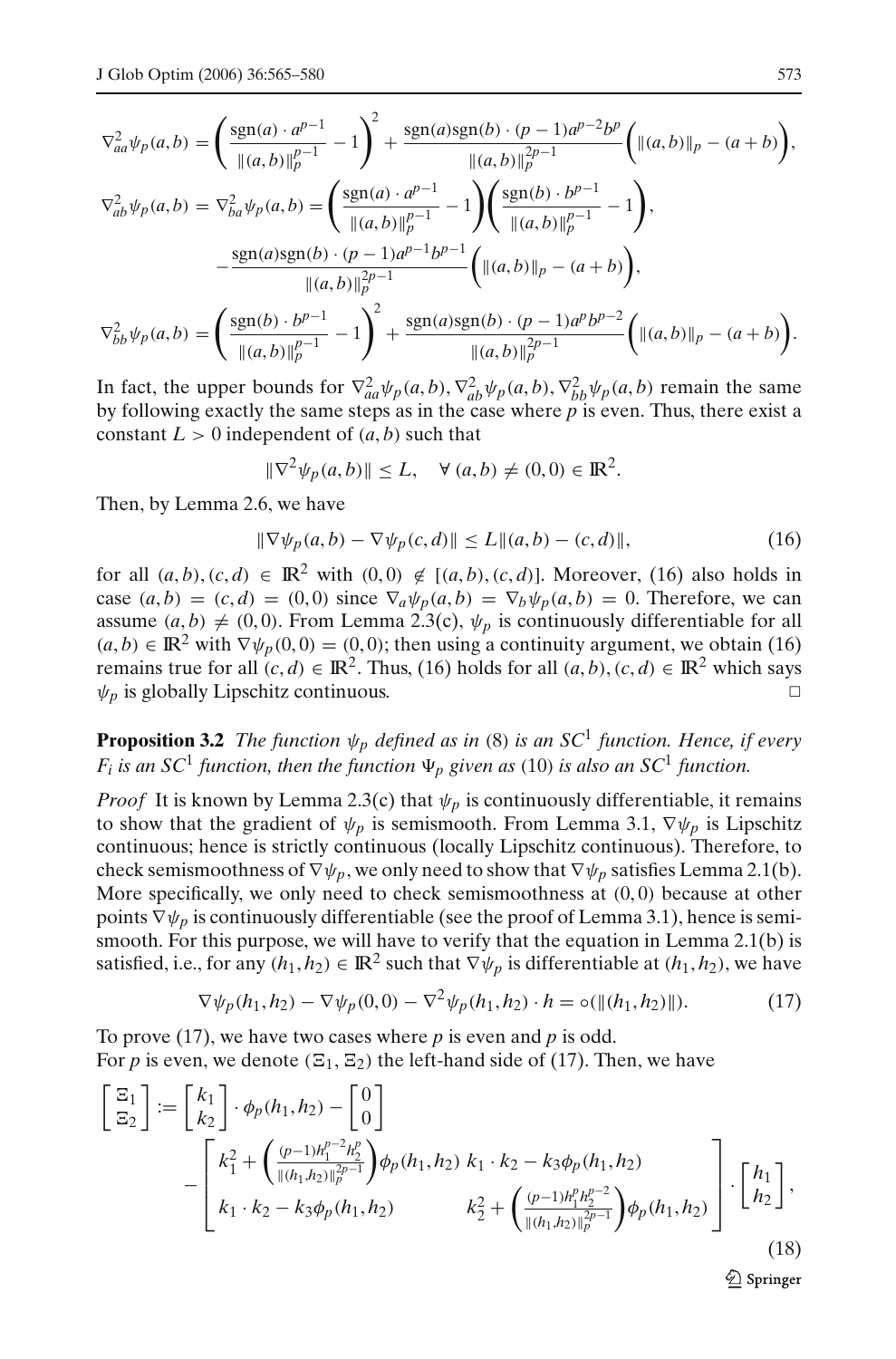where

$$
k_1 = \left(\frac{h_1^{p-1}}{\|(h_1, h_2)\|_p^{p-1}} - 1\right),
$$
  
\n
$$
k_2 = \left(\frac{h_2^{p-1}}{\|(h_1, h_2)\|_p^{p-1}} - 1\right),
$$
  
\n
$$
k_3 = \frac{(p-1)h_1^{p-1}h_2^{p-1}}{\|(h_1, h_2)\|_p^{2p-1}}.
$$
\n(19)

By plugging (19) into (18) and writing out  $\Xi_1$  and  $\Xi_2$ , we obtain that  $\Xi_1 = 0$  and  $\Xi_2 = 0$ . To see this, we compute  $\Xi_1$  as below:

$$
z_{1} = \left(\frac{h_{1}^{p-1}}{\|(h_{1},h_{2})\|_{p}^{p-1}} - 1\right) \phi_{p}(h_{1},h_{2}) - \left(\frac{h_{1}^{p-1}}{\|(h_{1},h_{2})\|_{p}^{p-1}} - 1\right)^{2} h_{1} - \frac{(p-1)h_{1}^{p-1}h_{2}^{p}}{\|(h_{1},h_{2})\|_{p}^{2p-1}} \cdot \phi_{p}(h_{1},h_{2}) - \left(\frac{h_{1}^{p-1}}{\|(h_{1},h_{2})\|_{p}^{p-1}} - 1\right) \left(\frac{h_{2}^{p-1}}{\|(h_{1},h_{2})\|_{p}^{2p-1}} - 1\right) h_{2} + \frac{(p-1)h_{1}^{p-1}h_{2}^{p}}{\|(h_{1},h_{2})\|_{p}^{2p-1}} \cdot \phi_{p}(h_{1},h_{2}) = \phi_{p}(h_{1},h_{2}) \left[\left(\frac{h_{1}^{p-1}}{\|(h_{1},h_{2})\|_{p}^{p-1}} - 1\right) - \frac{(p-1)h_{1}^{p-1}h_{2}^{p}}{\|(h_{1},h_{2})\|_{p}^{2p-1}} + \frac{(p-1)h_{1}^{p-1}h_{2}^{p}}{\|(h_{1},h_{2})\|_{p}^{2p-1}}\right] - \left(\frac{h_{1}^{p-1}}{\|(h_{1},h_{2})\|_{p}^{p-1}} - 1\right)^{2} h_{1} - \left(\frac{h_{1}^{p-1}}{\|(h_{1},h_{2})\|_{p}^{2p-1}} - 1\right) \left(\frac{h_{2}^{p-1}}{\|(h_{1},h_{2})\|_{p}^{2p-1}} - 1\right) h_{2} = \phi_{p}(h_{1},h_{2}) \left(\frac{h_{1}^{p-1}}{\|(h_{1},h_{2})\|_{p}^{p-1}} - 1\right) - \left(\frac{h_{1}^{p-1}}{\|(h_{1},h_{2})\|_{p}^{p-1}} - 1\right)^{2} h_{1} - \left(\frac{h_{1}^{p-1}}{\|(h_{1},h_{2})\|_{p}^{p-1}} - 1\right) \left
$$

where the second-to-last equality is true since  $h_1^p + h_2^p = ||(h_1, h_2)||_p^p$  when *p* is even. Similarly,

2 Springer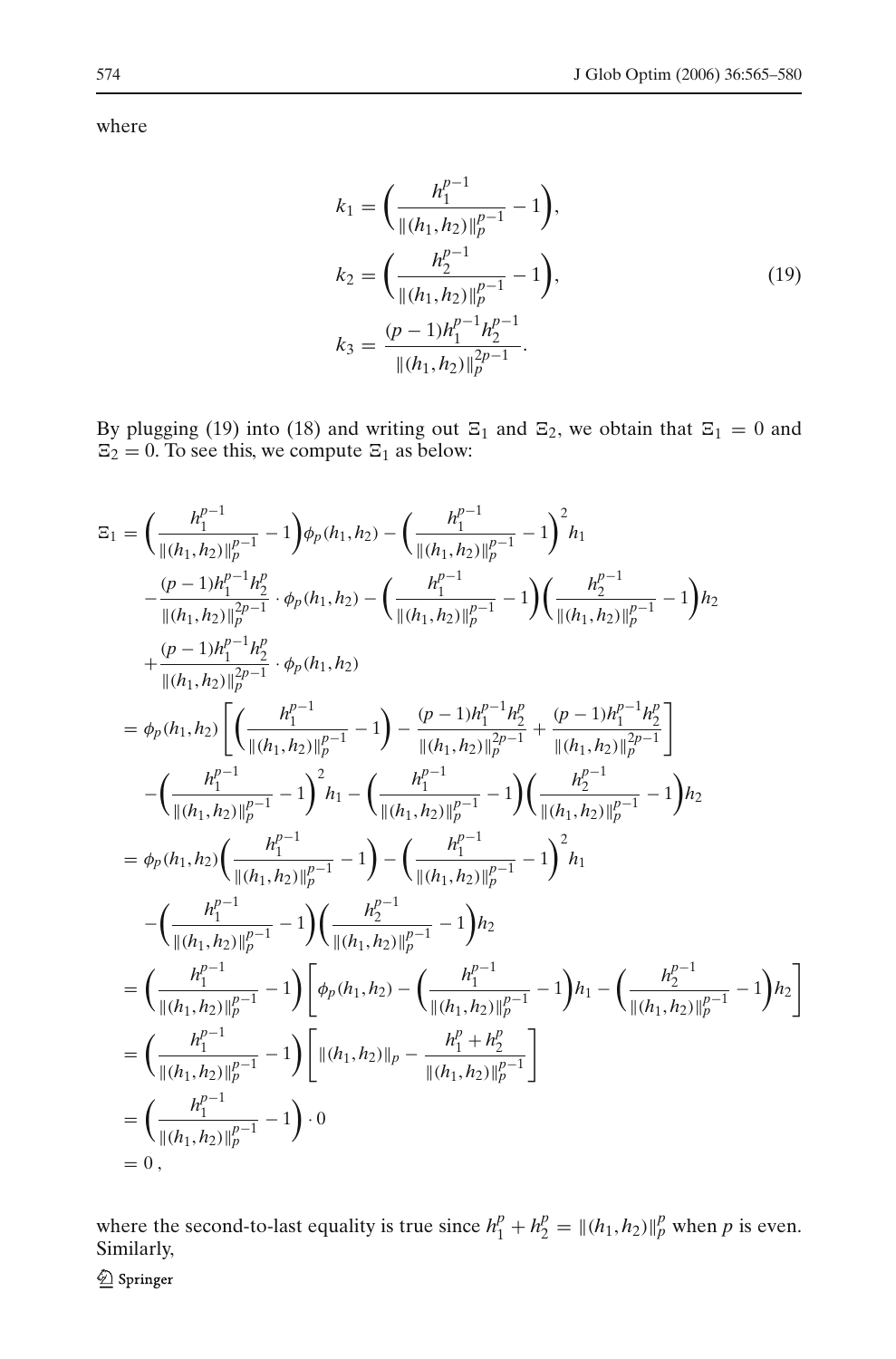$$
E_2 = \left(\frac{h_2^{p-1}}{\|(h_1,h_2)\|_p^{p-1}}-1\right)\phi_p(h_1,h_2) - \left(\frac{h_2^{p-1}}{\|(h_1,h_2)\|_p^{p-1}}-1\right)^2h_2
$$
  
\n
$$
-\frac{(p-1)h_1^p h_2^{p-1}}{\|(h_1,h_2)\|_p^{2p-1}}\cdot\phi_p(h_1,h_2) - \left(\frac{h_1^{p-1}}{\|(h_1,h_2)\|_p^{p-1}}-1\right)\left(\frac{h_2^{p-1}}{\|(h_1,h_2)\|_p^{p-1}}-1\right)h_1
$$
  
\n
$$
+\frac{(p-1)h_1^p h_2^{p-1}}{\|(h_1,h_2)\|_p^{2p-1}}\cdot\phi_p(h_1,h_2)
$$
  
\n
$$
= \phi_p(h_1,h_2)\left[\left(\frac{h_2^{p-1}}{\|(h_1,h_2)\|_p^{p-1}}-1\right)-\frac{(p-1)h_1^p h_2^{p-1}}{\|(h_1,h_2)\|_p^{2p-1}}+\frac{(p-1)h_1^p h_2^{p-1}}{\|(h_1,h_2)\|_p^{2p-1}}\right]
$$
  
\n
$$
-\left(\frac{h_2^{p-1}}{\|(h_1,h_2)\|_p^{p-1}}-1\right)^2h_2-\left(\frac{h_1^{p-1}}{\|(h_1,h_2)\|_p^{p-1}}-1\right)\left(\frac{h_2^{p-1}}{\|(h_1,h_2)\|_p^{p-1}}-1\right)h_1
$$
  
\n
$$
= \phi_p(h_1,h_2)\left(\frac{h_2^{p-1}}{\|(h_1,h_2)\|_p^{p-1}}-1\right)-\left(\frac{h_2^{p-1}}{\|(h_1,h_2)\|_p^{p-1}}-1\right)^2h_2
$$
  
\n
$$
-\left(\frac{h_1^{p-1}}{\|(h_1,h_2)\|_p^{p-1}}-1\right)\left[\phi_p(h_1,h_2)-\left(\frac{h_1^{p-1}}{\|(h_1,h_2)\|_p^{p-1}}-1\right)h_1-\left(\frac{h_2^{p-1}}{\|(h_1,h_2)\|
$$

where the second-to-last equality is true since  $h_1^p + h_2^p = ||(h_1, h_2)||_p^p$  when *p* is even. From the above two expressions of  $\Xi_1$  and  $\Xi_2$ , it implies that (17) is satisfied. Thus,  $\nabla \psi_p$  is semismooth at (0,0) for the case where *p* is even.

For *p* is odd, following the same arguments leads to the same verifications. Therefore, we complete proving that  $\nabla \psi_p$  is semismooth, and hence  $\psi_p$  is  $SC^1$  function. The second statement follows immediately from this result.

We want to point out one thing that, for  $p = 2$ ,  $\psi_p$  was already proved an *SC*<sup>1</sup> function in [4, 5] (Indeed, it was first formally shown in [5]). Prop. 3.2 is a general extension for any  $p \ge 2$  and its proof is much more complicated than the case of  $p = 2$ . In addition to  $SC<sup>1</sup>$  functions, we also introduce  $LC<sup>1</sup>$  functions here.

**Definition 3.2** A function  $f: \mathbb{R}^n \to \mathbb{R}$  is called an  $LC^1$  function if f is continuously differentiable and its gradient is locally Lipschitz continuous.

The class of  $LC^1$  minimization problems was studied in [20], where the local, superlinear convergence of an approximate Newton method was established under a semismoothness assumption on the gradient function at a solution point. It is obvious that any  $SC<sup>1</sup>$  function is an  $LC<sup>1</sup>$  function. With the results of Lemma 3.1 and Prop. 3.2, we therefore has the following corollaries.

**Corollary 3.1** *If every*  $F_i$  *is an*  $LC^1$  *function, then the function*  $\Phi_p$  *given as* (9) *is strongly semsmooth.*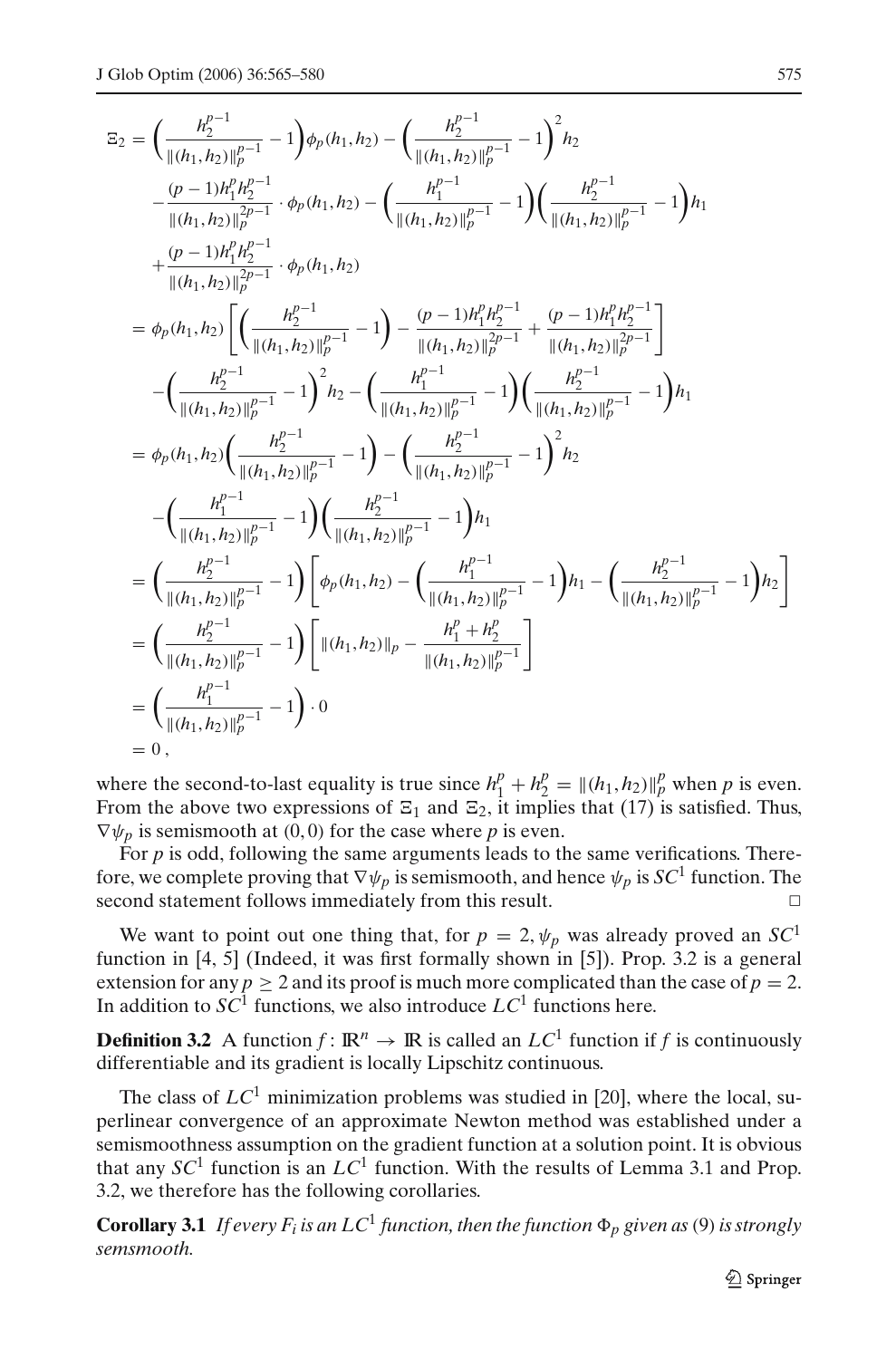*Proof* We know that  $\phi_p$  is semismooth, indeed, it is strongly semismooth. This can be seen by Lemma 2.2(c), Lemma 3.1 and Theorem 7 of [Qi, L., Tseng, P.: Math. Oper. Res., Submitted (2002)]. Also every  $LC^1$  function is strongly semismooth. Thus, the result follows.

**Corollary 3.2** *The function*  $\psi_p$  *defined as in* (8) *is an LC*<sup>1</sup> *function. Hence, if every*  $F_i$ *is an LC*<sup>1</sup> *function, then the function*  $\Psi_p$  *given as* (10) *is also an LC*<sup>1</sup> *function.* 

Some other issues related to semismooth functions are concepts of piecewise smooth and almost smooth functions. It is well-known that piecewise smooth functions are examples of semismooth functions and there have emerged other examples of semismooth functions that are not piecewise smooth recently, see  $[Q_i, L, T \text{seng}]$ , P.: Math. Oper. Res., Submitted (2002)] and references therein. In particular, these examples include the *p*-norm function with  $1 < p < \infty$  defined on  $\mathbb{R}^n$  where  $n \geq 2$ , the Euclidean norm function, pseudo-smooth NCP-functions, smoothing functions, etc.. To close this section, we point out that the NCP-function studied in this paper and [Chen, J.-S.: J. Optimiz. Theory Appl., Submitted (2004)] is indeed strongly almost smooth since it is based on the *p*-norm function. We briefly state definition of almost smooth functions and the result as below.

**Definition 3.3** The almost smooth (respectively, strongly almost smooth) functions are functions that are semismooth (respectively, strongly semismooth) on the whole space IR*<sup>n</sup>* and smooth everywhere except on sets with "dimension" less than *n* − 1 in the sense that the sets do not locally partition  $\mathbb{R}^n$  into multiple connected components.

By applying Lemma 2.2(c), 3.1 and a result in [Qi, L., Tseng, P.: Math. Oper. Res., Submitted (2002)], we immediately have an interesting property in relation to strongly almost smoothness for  $\Phi_p$ . For more details regarding to almost smooth and strongly almost smooth functions, please refer to the recent paper [Qi, L., Tseng, P.: Math. Oper. Res., Submitted (2002)].

**Proposition 3.3** *If every*  $F_i$  *is an*  $LC^1$  *function, then the function*  $\Phi_p$  *defined as* (9) *is strongly almost smooth function.*

*Proof* This result follows by Lemma 2.2(c), Prop. 3.1, and Theorem 7 of [Qi, L., Tseng, P.: Math. Oper. Res., Submitted (2002)].

## **4 A descent method**

In this section, we study an almost the same descent method as in Sect. 4 of [Chen, J.-S.: J. Optimiz. Theory Appl., Submitted (2004)] for solving the unconstrained minimization (11), which does not require the derivative of *F* involved in the NCP. In fact, we consider the same search direction for the algorithm as in [Chen, J.-S.: J. Optimiz. Theory Appl., Submitted (2004)]:

$$
d^k := -\nabla_b \psi_p(x^k, F(x^k)),\tag{20}
$$

except the way to obtain the step-size is slightly different (see Step 3). Such a way to find step-size can also be found in the literature, for instance in [10]. Using the property of  $\psi_p$  being globally Lipschitz continuous (see Lemma 3.1), we have an  $\mathcal{Q}$  Springer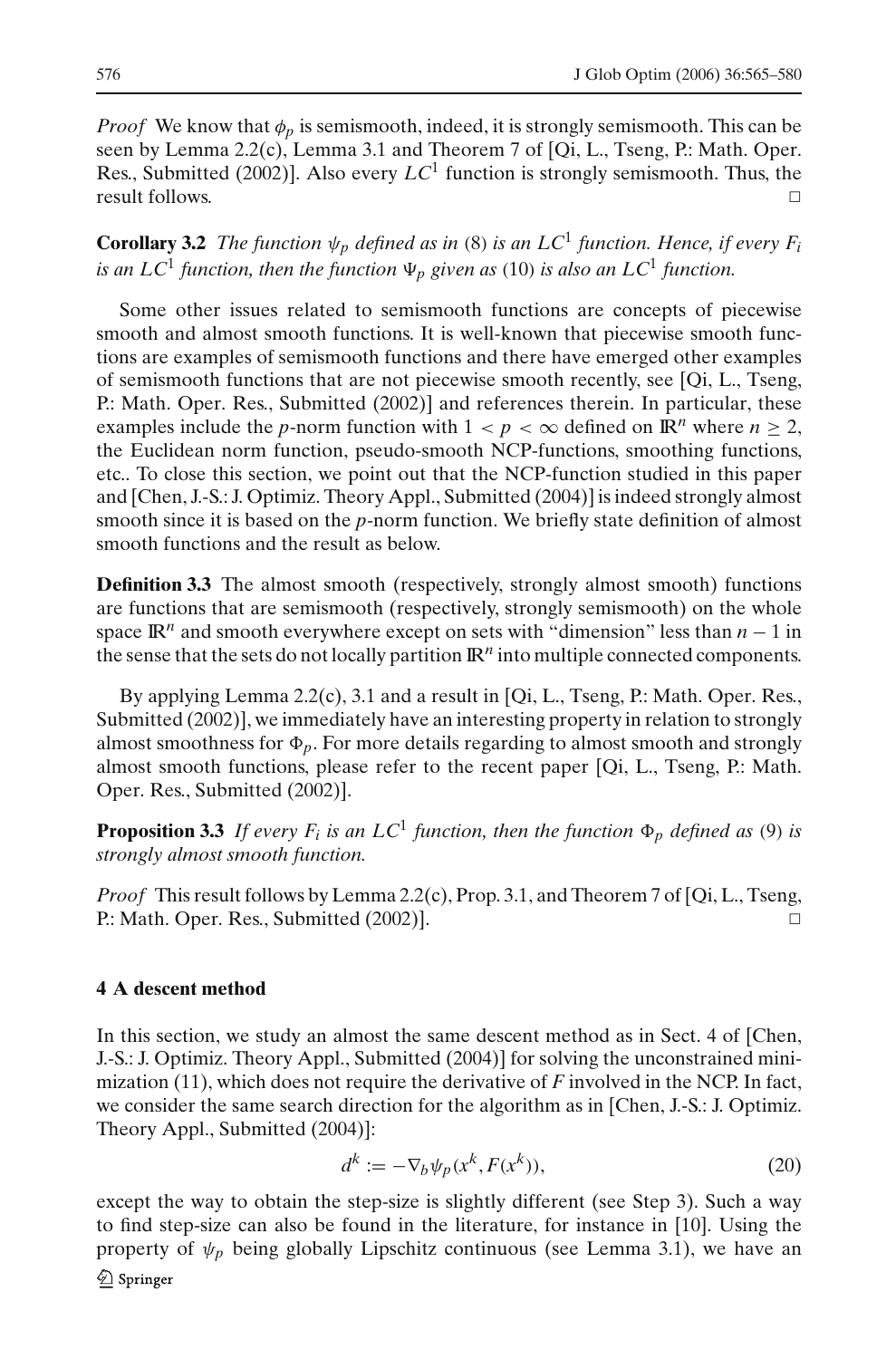alternative proof for the convergence result of the same descent method considered as in [Chen, J.-S.: J. Optimiz. Theory Appl., Submitted (2004)]. We state the detailed steps as below.

**Algorithm 4.1** (Step 0) Choose  $x^0 \in \mathbb{R}^n$ ,  $\varepsilon \ge 0$ ,  $\sigma \in (0,1)$ ,  $\beta \in (0,1)$  and set  $k := 0$ . (Step 1) If  $\Psi_p(x^k) \leq \varepsilon$ , then Stop. (Step 2) Let

$$
d^k := -\nabla_b \psi_p(x^k, F(x^k)).
$$

(Step 3) Compute a step-size  $t_k := \beta^{m_k}$ , where  $m_k$  is the smallest nonnegative integer *m* satisfying the Armijo-type condition:

$$
\Psi_p(x^k + \beta^m d^k) \le \Psi_p(x^k) - \sigma \beta^{2m} \|d^k\|^2.
$$
 (21)

(Step 4) Set  $x^{k+1} := x^k + t_k d^k$ ,  $k := k + 1$  and Go to Step 1.

We wish to show the global convergence result for Algorithm 4.1 under the strongly monotone assumption of *F*. The following lemmas plus Lemma 3.1 will enable the convergence result for the algorithm. In what follows, we assume that the parameter  $\varepsilon$  used in Algorithm 4.1 is set to be zero and Algorithm 4.1 generates an infinite sequence  $\{x^k\}$ .

**Lemma 4.1** ([Chen, J.-S.: J. Optimiz. Theory Appl., Submitted (2004), Lem. 4.1]) *Let*  $x^k \in \mathbb{R}^n$  and F be a monotone function. Then the search direction defined as (20) sat*isfies the descent condition*  $\nabla \Psi_p(x^k)^\mathrm{T} d^k < 0$  as long as  $x^k$  *is not a solution of the NCP. Moreover, if F is strongly monotone with modulus*  $\mu > 0$  *then*  $\nabla \Psi_p(x^k)^T d^k \leq -\mu \|d^k\|^2$ .

**Lemma 4.2** *If F is strongly monotone, then the NCP has at most one solution.*

*Proof* Suppose there are two solutions  $\zeta^*$ ,  $x^* \in \mathbb{R}^n$  such that

$$
\begin{cases} \langle F(\zeta^*), \zeta^* \rangle = 0, \\ F(\zeta^*) \ge 0, \ \zeta^* \ge 0 \end{cases} \text{ and } \begin{cases} \langle F(x^*), x^* \rangle = 0, \\ F(x^*) \ge 0, \ x^* \ge 0. \end{cases}
$$

By *F* is strongly monotone, we have  $\langle F(\zeta^*) - F(x^*) , \zeta^* - x^* \rangle > 0$ . However,

$$
\langle F(\zeta^*) - F(x^*), \zeta^* - x^* \rangle
$$
  
=  $\langle F(\zeta^*), \zeta^* \rangle + \langle F(x^*), x^* \rangle - \langle F(\zeta^*), x^* \rangle - \langle F(x^*), \zeta^* \rangle$   
=  $-\langle F(\zeta^*), x^* \rangle - \langle F(x^*), \zeta^* \rangle$   
 $\leq 0,$ 

where the inequality is due to  $F(\zeta^*), \zeta^*, F(x^*), x^*$  are all nonnegative. Hence, it is a contradiction and therefore there is at most one solution for the NCP.

**Proposition 4.1** *Suppose that F is continuously differentiable and strongly monotone with modulus*  $\mu > 0$ *. Let*  $x^0 \in \mathbb{R}^n$  *be any starting point and*  $\mathcal{L}(x^0)$  *denote its level set.* Assume  $\nabla F$  is Lipschitz continuous in  $\mathcal{L}(x^0)$ . Then the sequence  $\{x^k\}$  generated by *Algorithm* 4.1 *converges to the unique solution of the NCP.*

*Proof* From Lemma 3.1 and the assumption of  $∇F$  being Lipschitz continuous, we obtain  $\nabla \Psi_p$  is also Lipschitz continuous in  $\mathcal{L}(x^0)$ , i.e.,

$$
\|\nabla \Psi_p(x) - \nabla \Psi_p(y)\| \le L\|x - y\|, \quad \forall x, y \in \mathcal{L}(x^0)
$$

 $\textcircled{2}$  Springer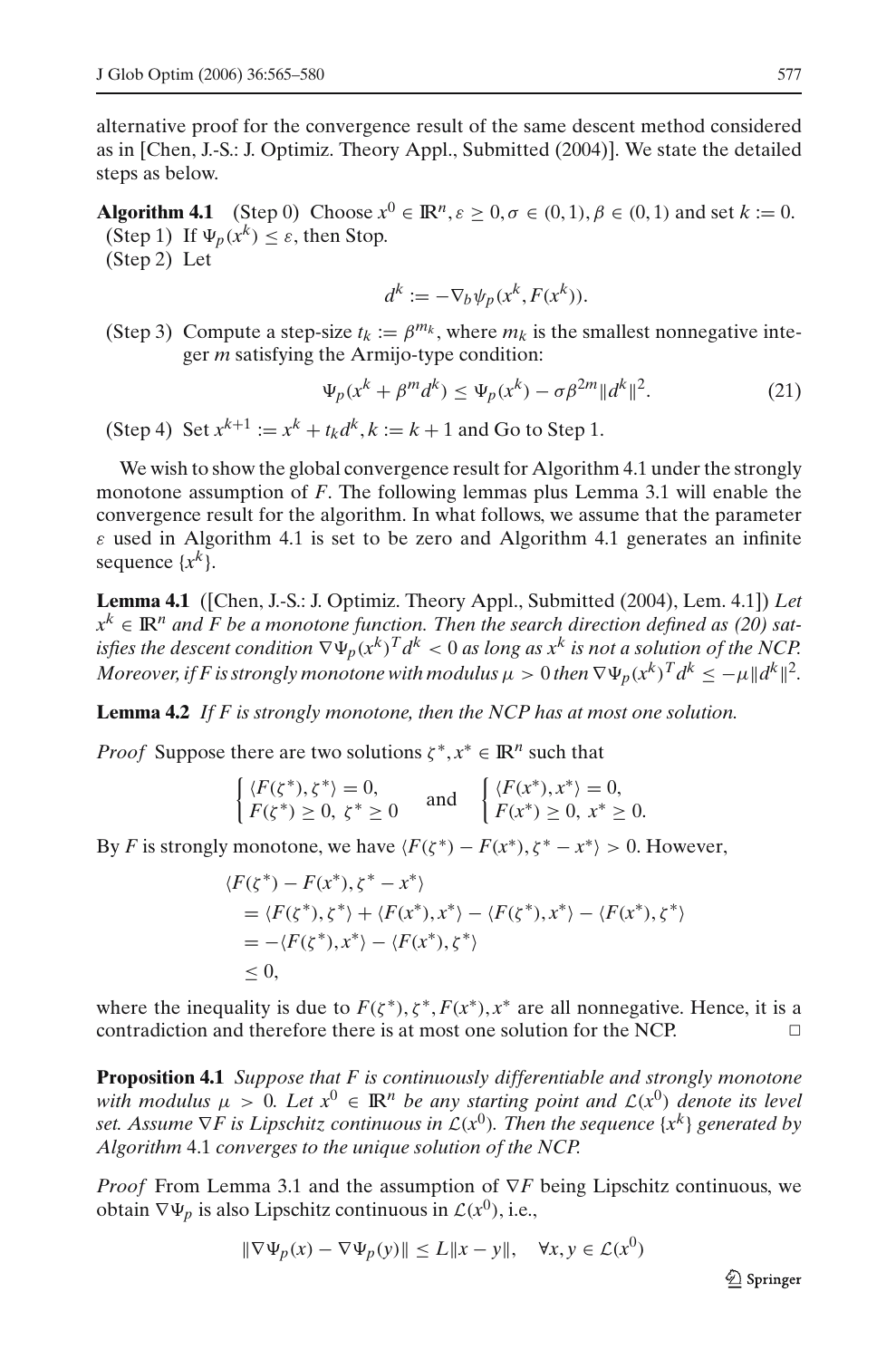and some constant  $L > 0$ . Let  $x^{k+1} = x^k + td^k$ ,  $0 \le t \le 1$  and  $\theta^k = x^k + \rho^k(x^{k+1} - x^k)$ , where  $\rho^k \in (0, 1)$ . Then, Lemma 4.1 and the Mean Value Theorem yield

$$
\Psi_p(x^{k+1}) - \Psi_p(x^k)
$$
  
\n
$$
= \nabla \Psi_p(\theta^k)^\top (x^{k+1} - x^k)
$$
  
\n
$$
= t \nabla \Psi_p(\theta^k)^\top d^k
$$
  
\n
$$
= t \nabla \Psi_p(x^k)^\top d^k + t (\nabla \Psi_p(\theta^k) - \nabla \Psi_p(x^k))^\top d^k
$$
  
\n
$$
\leq -t\mu \|d^k\|^2 + tL \|\theta^k - x^k\| \cdot \|d^k\|
$$
  
\n
$$
\leq (-t\mu + t^2L) \|d^k\|^2,
$$

where the last inequality holds since

$$
\|\theta^k - x^k\| \le \|x^{k+1} - x^k\| \le t\|d^k\|.
$$

In other words, we have

$$
\Psi_p(x^k + td^k) \le \Psi_p(x^k) - \sigma t^2 \|d^k\|, \quad \forall \ 0 \le t \le \min\left\{1, \frac{\mu}{\sigma + L}\right\}.
$$

Hence, the step-size  $t_k$  obtained in Step 3 of the algorithm is bounded from below by

$$
t_k \ge \min\left\{\beta, \frac{\beta \mu}{\sigma + L}\right\}.
$$
 (22)

Thus, a step length  $t_k > 0$  satisfying the Armijo's rule (21) can be always found, so the algorithm is well-defined. Now, since  ${\Psi_p(x^k)}$  is decreasing and nonnegative, it follows from

$$
\Psi_p(x^k + td^k) \le \Psi_p(x^k) - \sigma t_k \|d^k\|^2,
$$

and the inequality (22) that

$$
\lim_{k \to \infty} \|d^k\|^2 = 0.
$$

This implies that

$$
\lim_{k \to \infty} \nabla_b \Psi_p(x^k, F(x^k)) = 0 \tag{23}
$$

because of the definition of  $d^k$  as in (20). Then, by Lemma 2.3(e) and (23), any accumulation point of  $\{x^k\}$  is a solution of the NCP. On the other hand,  $\{x^k\}$  is in  $\mathcal{L}(x^0)$ which is bounded by Lemma 2.4, so there exists at least one accumulation point *x*∗. At last, due to Lemma 4.2, the NCP has a unique solution, so the entire sequence  $\{x^*\}$ converges to  $x^*$ .  $\Box$ 

## **5 Conclusions**

In this paper, we have shown properties of the NCP-function  $\phi_p$  which is an extension of the Fischer-Burmeister function as well as properties of  $\psi_p$  which is a merit function for the NCP formed by  $\phi_p$ . They were first proposed in [26] and further studied recently in [Chen, J.-S.: J. Optimiz. Theory Appl., Submitted (2004)]. In this paper, we

 $\mathcal{Q}$  Springer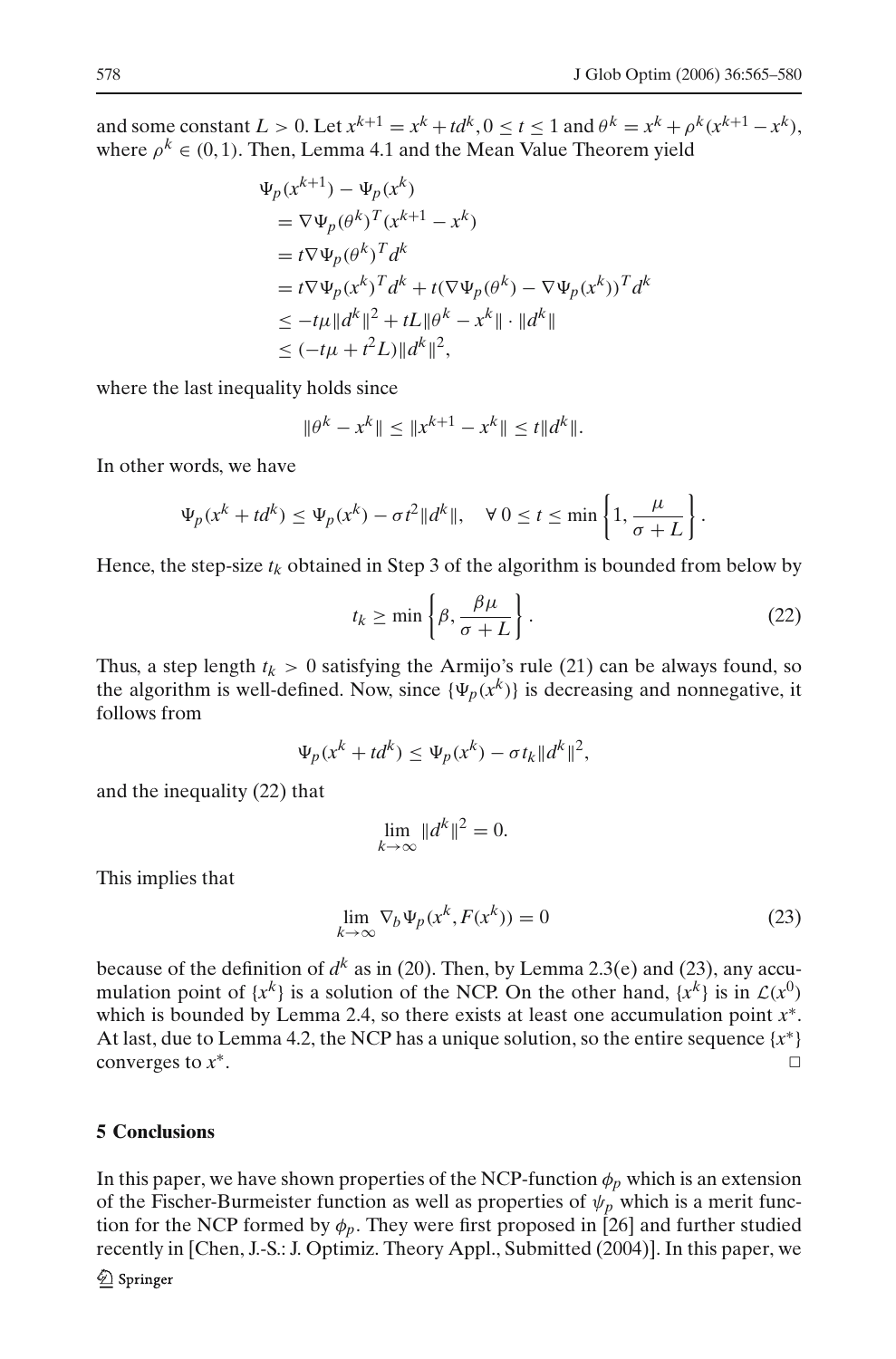continued to explore some favorable properties of  $\phi_p$  and  $\psi_p$  including semismoothness, *SC*1-property, *LC*1-property, and almost smoothness which are important from computational view of point. Moreover, we have also provided an alternative proof, which applies the new properties discovered in this paper, for the convergence result of the descent method considered in [Chen, J.-S.: J. Optimiz. Theory Appl., Submitted (2004)]. Since  $\psi_p$  is shown *SC*<sup>1</sup> and *LC*<sup>1</sup> function, it is an interesting future topic to extend some appropriate Newton methods for *SC*<sup>1</sup> and *LC*<sup>1</sup> minimization problems (see [18]) to the equivalent the minimization based on the merit function  $\psi_p$ .

On the other hand, some other NCP-functions based on the generalized Fischer– Burmeister function  $\phi_p$  are also recently studied in [1] by the author. According to the theoretical properties built herein and therein, the numerical implementation of related algorithms including comparison with other existing well-known algorithms for NCP definitely deserve a systematic study. We will leave it in a subsequent topic.

### **References**

- 1. Chen, J.-S.: On some NCP-functions based on the generalized Fischer–Burmeister function. Asia-Pac. J. Oper. Res. (2006, to appear)
- 2. Borwein, J.M., Lewis, A.-S.: Convex Analysis and Nonlinear Optimization: Theory and Examples. Springer-Verlag, New York (2000)
- 3. Clarke, F.H.: Optimization and Nonsmooth Analysis. Wiley, New York (1983)
- 4. Facchinei, F., Pang, J.-S.: Finite-Dimensional Variational Inequalities and Complementarity Problems, vol. I and II. Springer-Verlag, New York (2003)
- 5. Facchinei, F., Soares, J.: A new merit function for nonlinear complementarity problems and a related algorithm. SIAM J. Optimiz. **7**, 225–247 (1997)
- 6. Ferris, M.C., Pang, J.-S.: Engineering and economic applications of complementarity problems. SIAM Rev. **39**, 669–713 (1997)
- 7. Fischer, A.: A special Newton-type optimization methods. Optimization **24**, 269–284 (1992)
- 8. Fischer, A.: Solution of the monotone complementarity problem with locally Lipschitzian functions. Math. Program. **76**, 513–532 (1997)
- 9. Fukushima, M.: Merit functions for variational inequality and complementarity problems. In: Di Pillo, G., Giannessi, F. (eds.) Nonlinear Optimization ans Applications, pp. 155–170. Plenum Press, New York (1996)
- 10. Geiger, C., Kanzow, C.: On the resolution of monotone complementarity problems. Comput. Optimiz. Appl. **5**, 155–173 (1996)
- 11. Harker, P.T., Pang, J.-S.: Finite dimensional variational inequality and nonlinear complementarity problem: a survey of theory, algorithms and applications. Math. Program. **48**, 161–220 (1990)
- 12. Higham, N.J.: Estimating the matrix *p*-norm. Numer. Math. **62**, 539–555 (1992)
- 13. Jiang, H. Unconstrained minimization approaches to nonlinear complementarity problems. J. Global Optimiz. **9**, 169–181 (1996)
- 14. Kanzow, C.: Nonlinear complementarity as unconstrained optimization. J. Optimiz. Theory Appl. **88**, 139–155 (1996)
- 15. Mifflin, R.: Semismooth and semiconvex functions in constrained optimization. SIAM. J. Control Optimiz. **15**, 959–972 (1977)
- 16. Ortega, J.M., Rheinboldt, W.: Iterative Solution of Nonlinear Equations in Several Variables. SIAM, Philadelphia (2000)
- 17. Pang, J.-S.: Complementarity problems. In: Horst, R., Pardalos, P. (eds.) Handbook of Global Optimization, pp. 271–338. Kluwer Academic Publishers, Boston, Massachusetts (1994)
- 18. Pang, J.-S., Qi, L.: A globally convergent Newton methods for convex *SC*<sup>1</sup> minimization problems. J. Optimiz. Theory Appl. **85**, 633–648 (1995)
- 19. Qi, L.: Convergence analysis of some algorithms for solving nonsmooth equations. Math. Oper. Res. **18** 227–244 (1993)
- 20. Qi, L.: Superlinearly convergent approximate Newton methods for *LC*<sup>1</sup> optimization problems. Math. Program. **64**, 277–294 (1994)
- 21. Qi, L., Sun, J.: A nonsmooth version of Newton's method. Math. Program. **58**, 353–367 (1993)